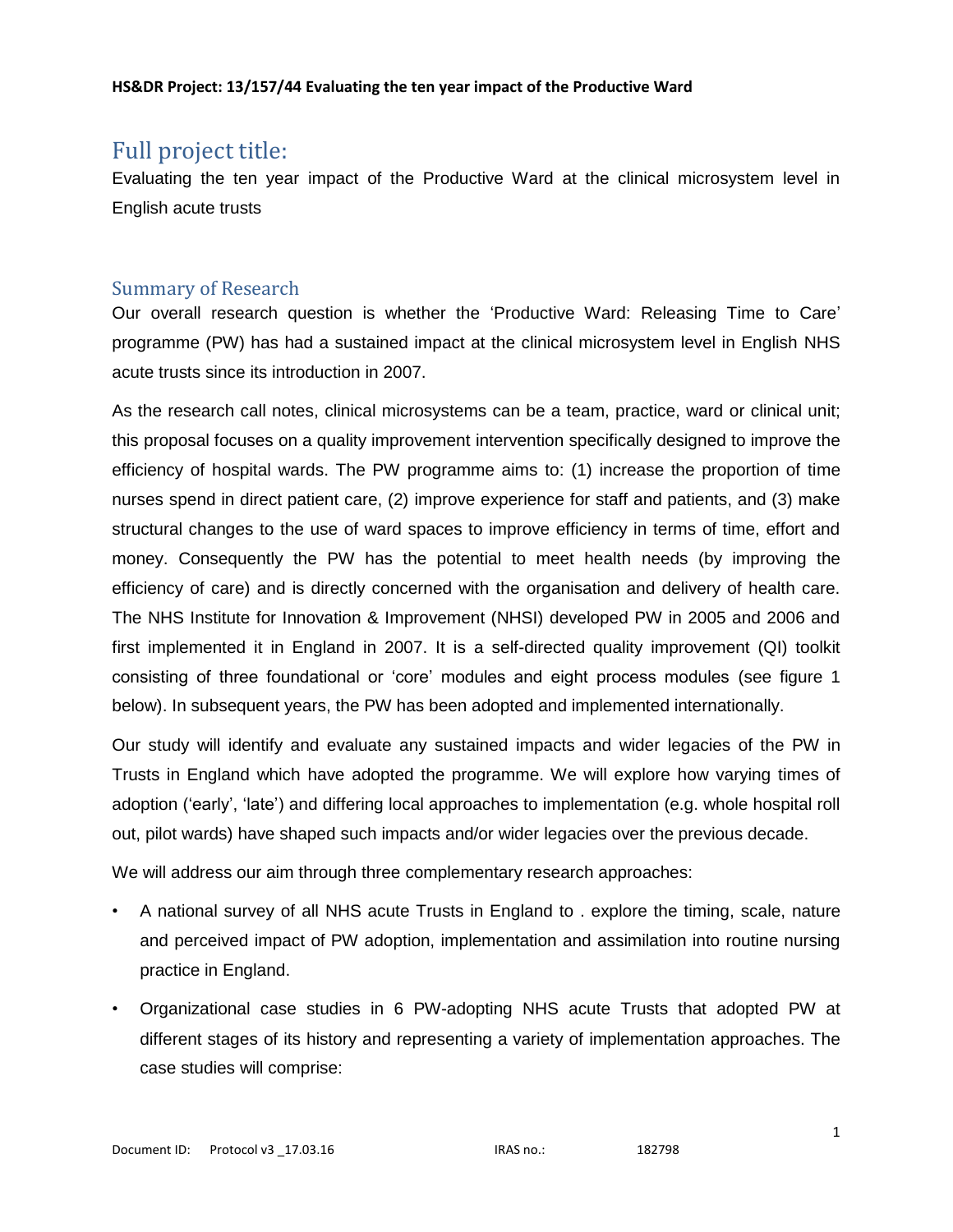- semi-structured interviews and (where practicable) focus groups to explore approaches to implementation (including PPI involvement), perceived impacts and potential wider legacies of the PW with a range of staff at different organisational levels (including 2 wards that implemented the PW within each Trust)
- documentary analyses to (a) further explore local approaches to implementation over time, and (b) inform a critical review and evaluation of the local use of metrics to monitor and report on the impact of the PW (including, for example, any productivity, patient experience and staff wellbeing indicators)
- semi-structured interviews with PPI leads and any patients involved with implementation or evaluation of the PW in order to assess the extent - and how - patient and public engagement has shaped the impact of the PW .
- Telephone interviews with staff known to have been leading PW in its early days (in post in 2010) to investigate the wider legacies of PW in terms of professional development.

There is little evidence relating to the sustainability of the impact of interventions like the PW in clinical microsystems. The proposed study will draw on a unique and detailed dataset compiled in 2009 by the research team enabling the lasting effects (10 years post-adoption by the end of the proposed study) of the PW to be evaluated. We will generate evidence relating both to any lasting impact of the PW (and the nature of that impact) but also as to how different approaches to local implementation shaped the sustained impact at the clinical microsystem level of a national QI programmme.

# Background and Rationale

In May 2008, the government invested £50 million to support the dissemination and implementation of the Productive Ward (PW) in England. This investment was provided on the basis of evidence from early test sites (2006-08), widespread commitment from nursing leaders and the promise of what PW might help to achieve across the NHS (Dept of Health, 2008). The NHSI had developed the PW programme in order to empower ward teams to identify areas for improvement by giving staff the information, skills and time they need to regain control of their ward and the care they provide. Modules and toolkits to guide implementation were made freely available via the NHSI website; trusts could also purchase 'standard' or 'accelerated' support packages. Figure 1 illustrates the 3 'core' modules (well organized ward; knowing how we are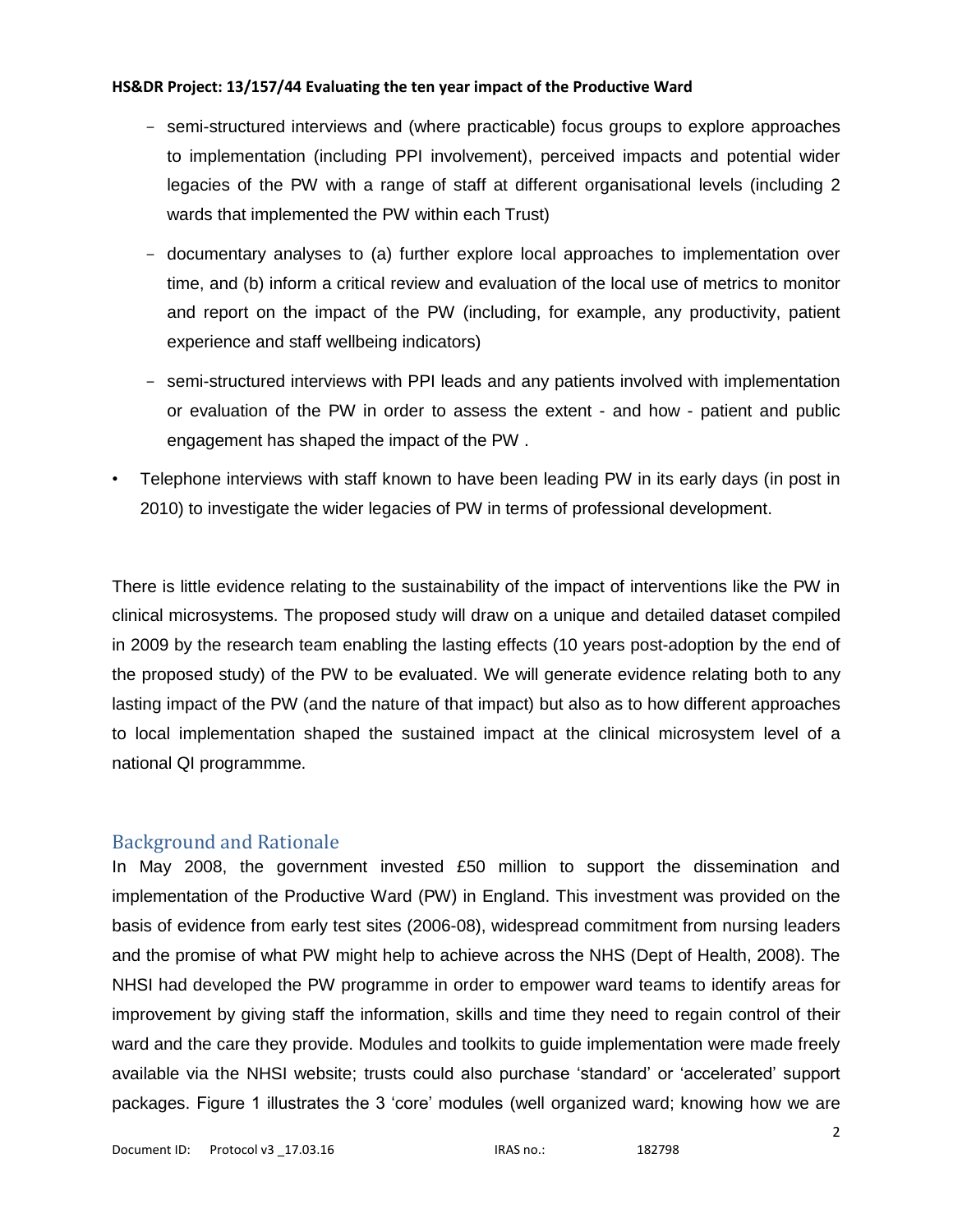doing; patient status at a glance) and 8 'process' modules (patient hygiene, nursing procedures, ward round, patient observations, admissions and planned discharge, shift handovers, meals and medicines) that together comprised the PW programme. Local implementation was supported by ward and project leader guides and an extensive 'toolkit'.



## **FIGURE 1 The structure of the PW programme**

Table 1 summarises the three aims of the PW and provides examples of the modules that might be expected to have contributed to each of these 3 aims:

### **TABLE 1 Summary of PW aims, modules and data collection methods**

| <b>PW</b> aims | Examples of PW modules likely to have |  |  |  |
|----------------|---------------------------------------|--|--|--|
|                | influenced this                       |  |  |  |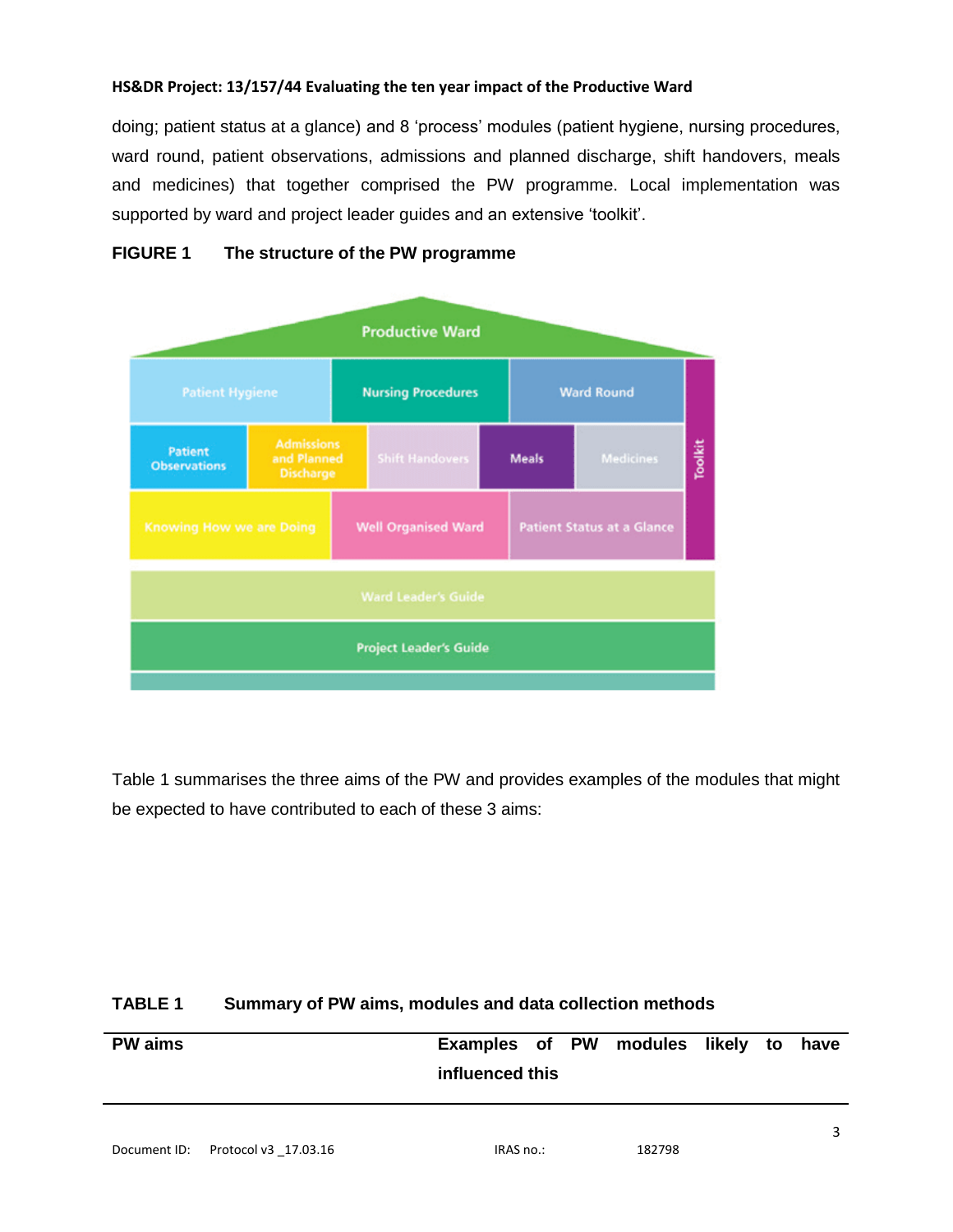|                                                              | (1) increase the proportion of time Core modules (well organized ward; knowing how                  |
|--------------------------------------------------------------|-----------------------------------------------------------------------------------------------------|
| nurses spend in direct patient care,                         | we are doing; patient status at a glance); medicines;<br>patient hygiene; meals; nursing procedures |
| (2) improve experience for staff and All modules<br>patients |                                                                                                     |

**(3) make structural changes to the**  Core modules (well organized ward; knowing how **use of ward spaces to improve**  we are doing; patient status at a glance); shift **efficiency in terms of time, effort and**  handovers; admissions and planned discharges; **money** nursing procedures

In collaboration with the NHSI we undertook research in the period 2009-10 exploring the development, early adoption, implementation and spread of the PW in England (NNRU & NHSI, 2009; Robert et al, 2011). The study comprised analysis of indicators of the timing of 'decisions to adopt' the PW, an online 32-item survey of PW leads in English trusts and interviews in five organisational case studies to explore the process of assimilation in different local contexts. This earlier research established that 36% (140) of all NHS trusts (acute and non-acute) had adopted the programme (i.e. purchased either an accelerated (n=109) or standard (n=31) support package) by March 2009 with large variation between geographical regions (Robert et al, 2011) (see table 2).

# **TABLE 2 Total number of NHS trusts in England purchasing accelerated or standard PW support packages by March 2009 [by Strategic Health Authorities (SHA)]**

| <b>SHA</b>   | Total                |  | number of Purchased package: accelerated/standard Adoption |   |  |
|--------------|----------------------|--|------------------------------------------------------------|---|--|
| Document ID: | Protocol v3 17.03.16 |  | 182798<br>IRAS no.:                                        | 4 |  |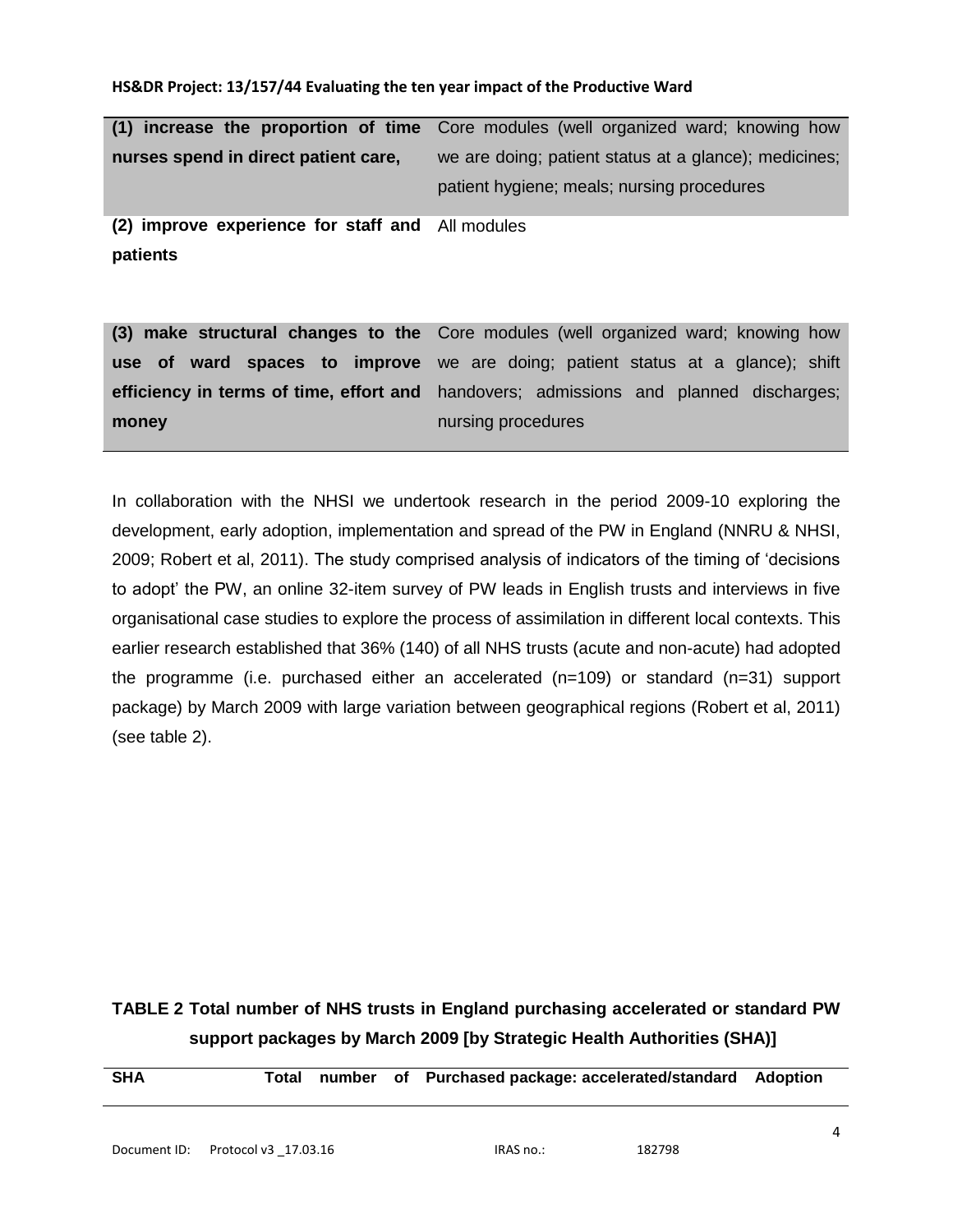|                                  | $\cdots \quad \cdots \quad \cdots$ |        | $\mathbf{v}$ |
|----------------------------------|------------------------------------|--------|--------------|
|                                  |                                    |        |              |
|                                  |                                    |        |              |
| <b>East Midlands</b>             | 23                                 | 2/0    | 9            |
| <b>South Central</b>             | 23                                 | 19/2   | 91           |
| <b>South West</b>                | 39                                 | 13/13  | 67           |
| <b>West Midlands</b>             | 38                                 | 2/3    | 13           |
| <b>South East Coast</b>          | 28                                 | 19/0   | 68           |
| <b>East of England</b>           | 40                                 | 27/0   | 68           |
| Yorkshire & the<br><b>Humber</b> | 37                                 | 2/10   | 32           |
| <b>North West</b>                | 63                                 | 8/3    | 17           |
| London                           | 75                                 | 17/0   | 23           |
| <b>North East</b>                | 23                                 | 0/0    | $\mathbf 0$  |
|                                  |                                    |        |              |
| <b>TOTAL</b>                     | 389                                | 109/31 | 36           |

**NHS trusts (no. of trusts) (%)**

#### **HS&DR Project: 13/157/44 Evaluating the ten year impact of the Productive Ward**

In this national study we also explored the local components and key interactions that helped to explain the rate and scale of the adoption, implementation and assimilation of the PW into routine nursing practice in NHS trusts in England. The PI for this current proposal (Glenn Robert) also contributed to an NIHR-funded systematic review of the extensive literature on the diffusion of service innovations which had produced a model for understanding the complexities of the adoption, implementation and assimilation of innovations into day-to-day healthcare services (Greenhalgh et al. 2005). This review found that few empirical studies acknowledged the complexities of spreading and sustaining innovation in service organisations. Most concentrated on specific components of the model (for example, certain features of innovations or specific characteristics of individual adopters) and failed to take account of their interactions and contextual and contingent features. The model was originally developed to help make sense of the multiple components and interactions that influence adoption, implementation and assimilation in complex settings such as acute trusts. In our study of the adoption of the PW we adapted the model as shown in figure 2 below.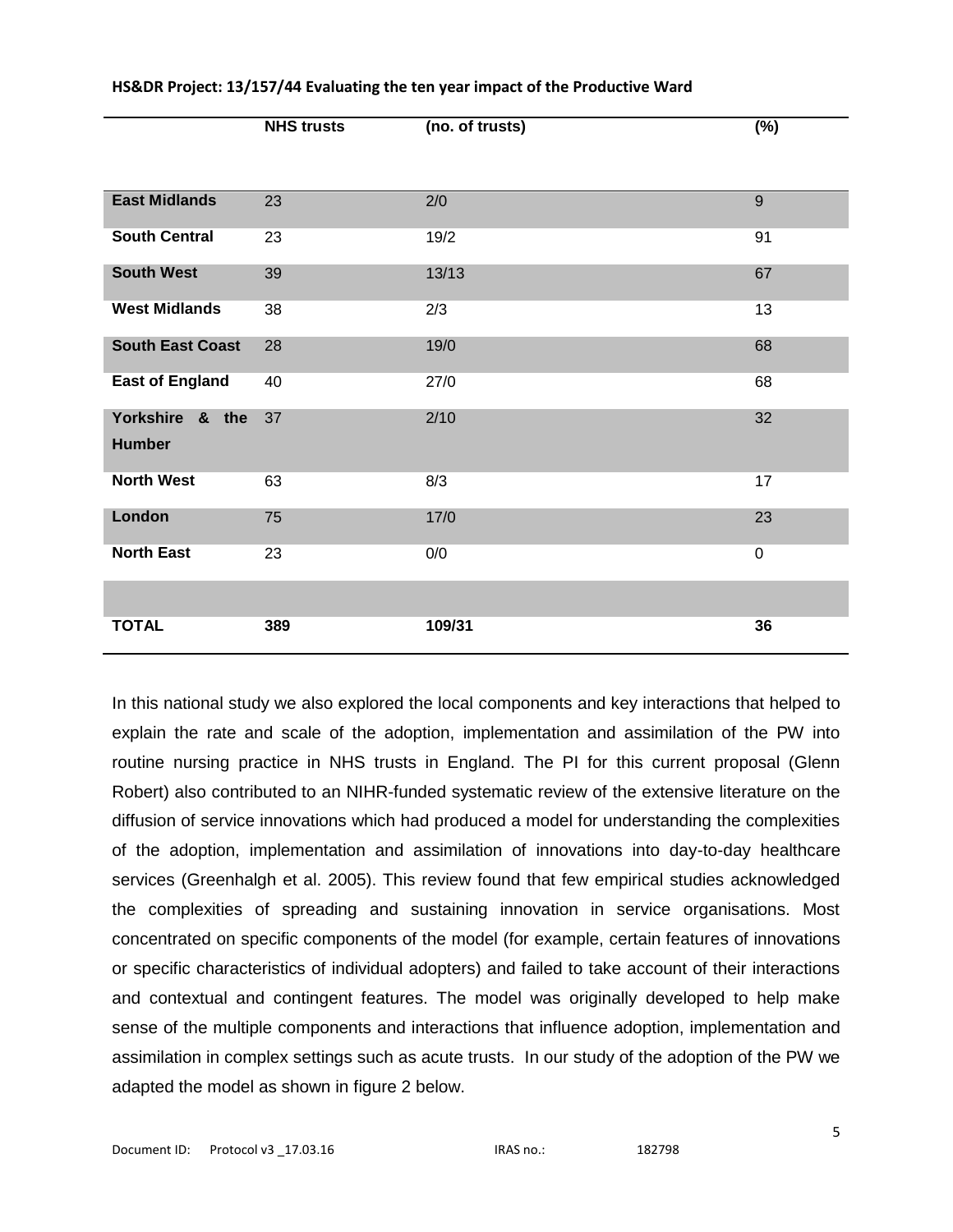# **FIGURE 2 Framework for examining diffusion of the Productive Ward programme**  (adapted from Greenhalgh et al, 2005)



We found that interactions between several factors had contributed to the rapid adoption of the PW programme in England:

- the innovation itself was adaptable and well framed for different groups of staff
- the linkages between the external change agency and potential adopters were generally strong
- the readiness for change was heightened by the priority accorded to local QI agendas and the pre-existence of service improvement teams and expertise
- the wider NHS/societal context emphasised the need for efficiency and to meet national targets, to build leadership capacity and to demonstrate commitment to QI.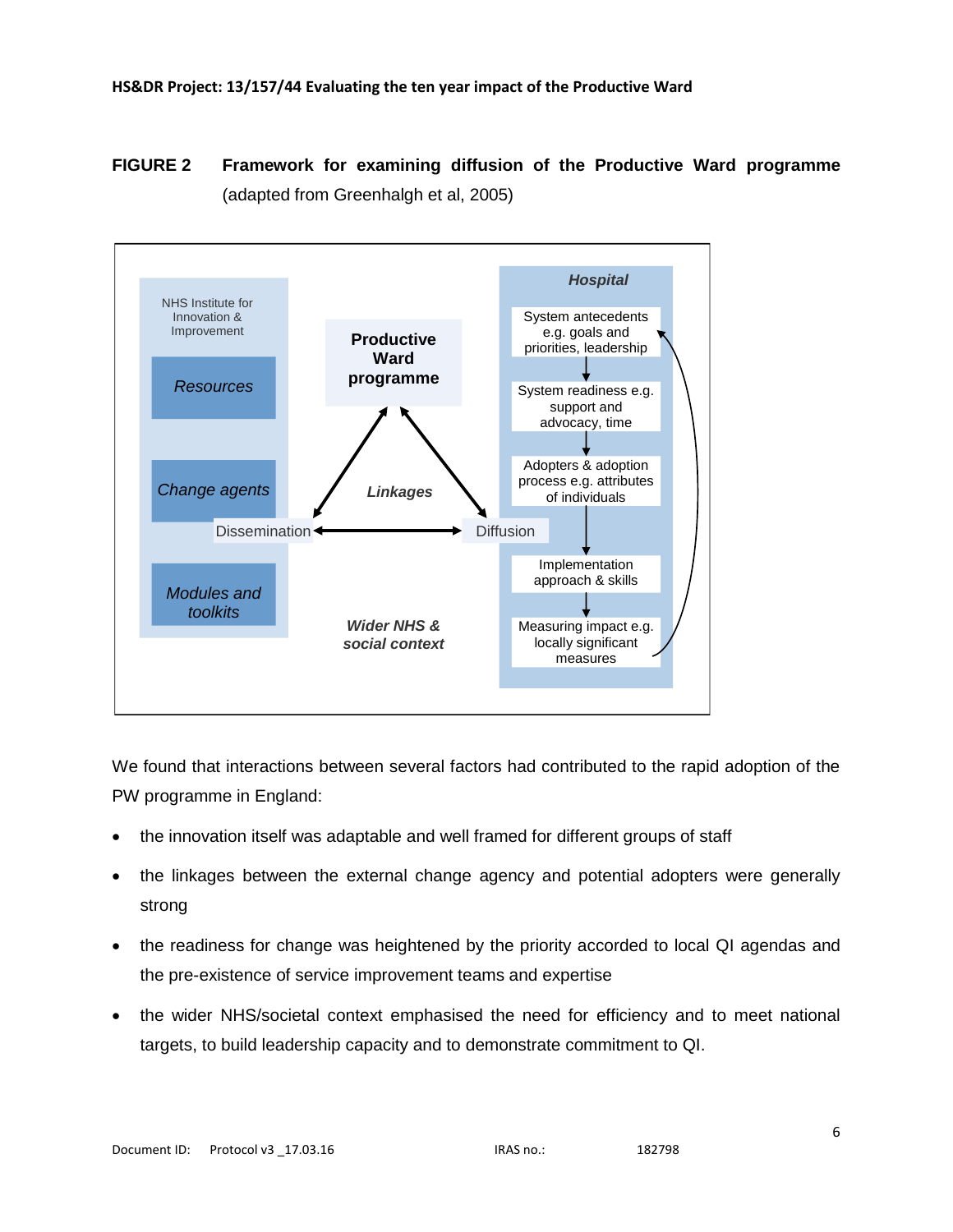We also reported that the key organisational factors that were perceived to have influenced the successful local implementation of the programme were:

- staff having a 'felt need' for change and seeing the PW as a simple practical solution to real problems
- engaging with the NHSI and drawing on the PW modules and resources
- selecting initial wards on the basis of their desire to work on PW
- emphasising local ownership of the programme and empowerment of ward staff, rather than using a directive approach
- providing sufficient resources and support, in particular allocated budgets for backfill of staff time.

With regard to this final factor, by far, the most commonly reported facilitating factor in the survey for local PW implementation was having dedicated project leadership. In particular, having a realistic and flexible plan, support from a steering group, clinical facilitation and communication about PW helped to maintain the momentum of the work itself. (We have recently published a further paper exploring the role of leadership in implementing the Productive Ward based on secondary analysis of our original data (Morrow et al, 2014)).

However, it should be noted that despite widespread perception of significant benefits, we found that frontline nursing staff reported that more needed to be done to ensure that impact could be demonstrated in quantifiable terms. Our overall conclusion was that the PW programme had been rapidly adopted by NHS trusts in England (albeit with significant regional variation) but that a variety of implementation approaches were being employed which were likely to have implications for the successful assimilation of the programme into routine nursing practice and, therefore, the impact of the programme as a whole. The proposed organisational case study component of our research will build on this earlier work and our findings by using the diffusion of innovations framework as a preliminary model to explore (a) how the PW has been assimilated into routine practice in 3 earlier adopting Trusts (for example, focusing particularly on issues such as 'implementation approach and skills' and 'measuring impact') and (b) how the PW has been adopted and implemented in 3 later adopting Trusts (issues such as 'system antecedents', 'system readiness', 'adopters and adoption process'). Further details are provided on page 12ff.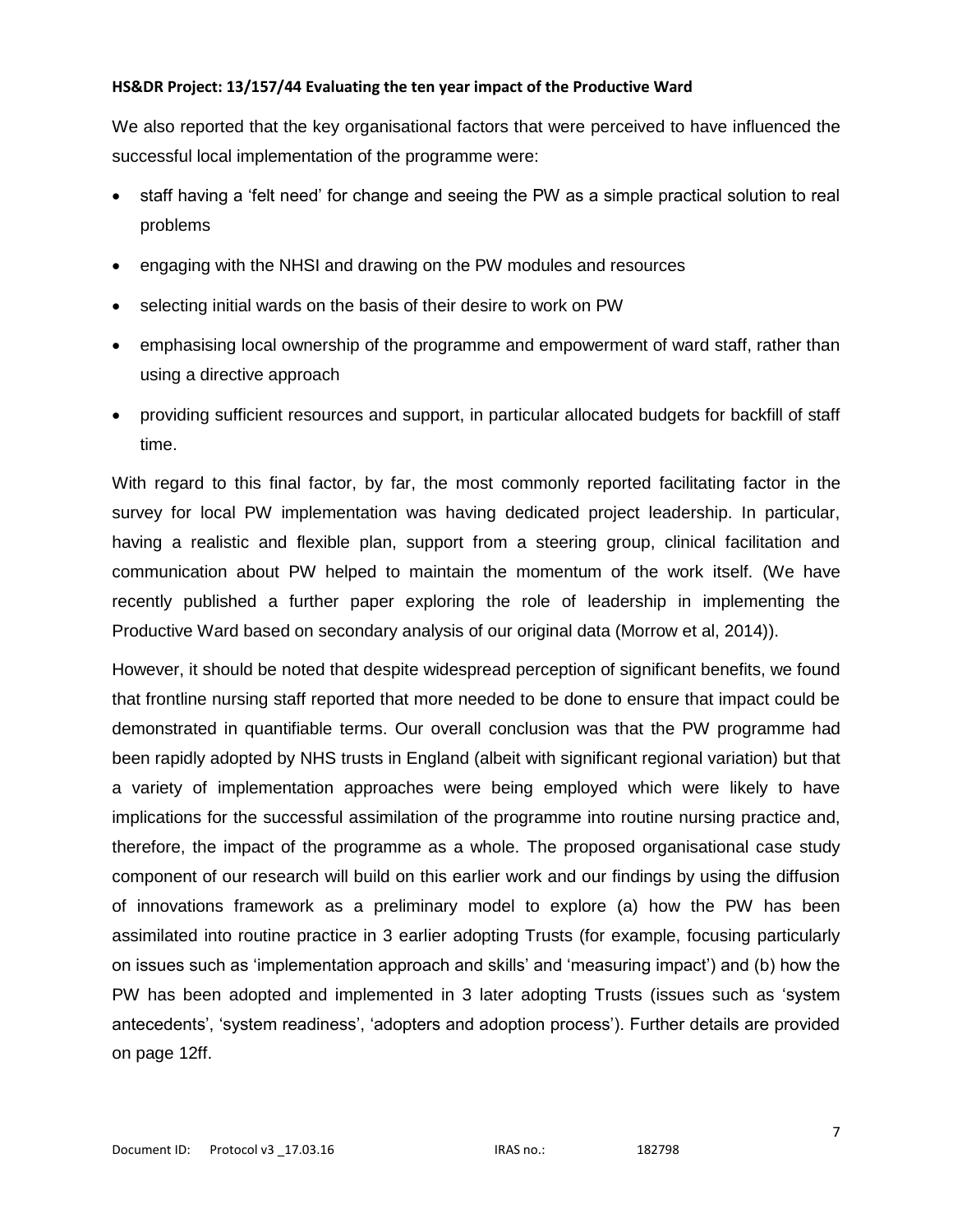A follow up study we also conducted in 2010 sought to (a) inform efforts to maintain momentum of the PW programme, (b) support NHS staff going forward, and (c) discuss mechanisms and arguments for continued commitment and investment (NNRU & NHSI, 2011). Through fieldwork in 8 case study trusts, we found that the programme has been successfully framed and communicated in a way that connects with frontline NHS staffs' need and will for change, and that it thrives where local leadership and ownership are strong. Our report forwarded 16 key lessons from the programme to date that would assist hospitals in local implementation in the future. We also concluded that the programme 'has a huge perceived value and local impact including improvements in staff skills (in particular ward-level leadership), more time for better care, improved patient experiences, cost savings, and higher staff satisfaction and retention [and that] the programme itself facilitates dialogue 'ward' to 'board' by giving a shared language and focal point where the interests and values of these different staff groups can converge.'

However, beyond such 'perceptions' - and a decade after the initial development of the PW there remains little robust evidence of the impact of the PW on the efficiency and productivity of clinical microsystems despite its widespread and continuing adoption (both in the NHS and internationally) (White et al, 2014). Two of the members of the advisory group for this proposal (Mark White and John Wells) have recently examined the literature relating to the PW through a bibliometric analysis (ibid). They found 64 grey literature publications, 13 evaluations & reports and 21 peer reviewed papers during the period 2006-13. However, of the peer reviewed papers only 7 presented the results of original research or outlined any methodology and the authors concluded that 'whilst the literature serves as a guide for interest, demand and reports of implementation it provides no empirical offering to the paucity of evidence required to gauge success and impact.'

Whilst anecdotal evidence has suggested that for every £1 spent implementing the programme, £8.07 has been returned - and an assessment by the NHSI in 2011 suggested that by March 2014 a £270 million benefit would be achieved from implementing PW across acute trusts in England (NHSI,  $2011$ )<sup>1</sup> - to date there is no robust, independent evaluation to support or challenge this type of claim which relies upon the scaling up of the innovation and embedding over time, of which there is no robust evidence. However, it should be noted that these figures

 $\overline{a}$ 

<sup>1</sup>As the authors of the report themselves noted 'the sample of nine trusts included in this study is not a statistically significant sample and the attribution of changes to The Productive Ward were obtained from the judgements and opinions of managers involved in the implementation of the programme who have been interviewed, and do not necessarily reflect the views of the Trust Board … (t)he data reported here from the trusts interviewed represents a snap shot in time. Since the implementation of The Productive Ward is ongoing, we should expect there to be a dynamic element to the numbers.'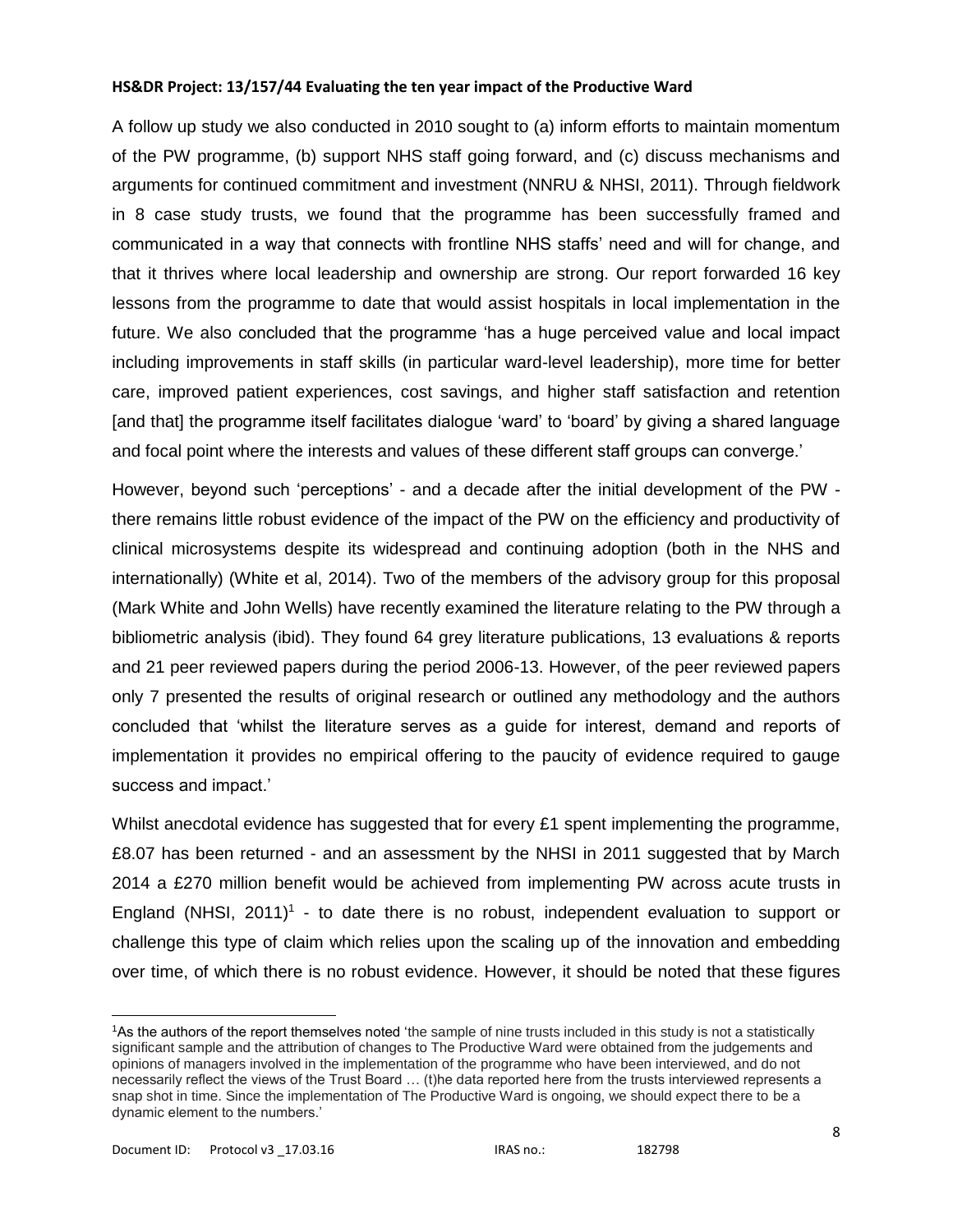were based on assumptions that changes will be sustained and a recent systematic review of the PW suggested that whilst 'organisations were keen to report the significant improvements experienced following the initial implementation ... it is unclear whether or for how long these changes were sustained.' (Wright & McSherry, 2013).

Our earlier work suggested that failure to sustain changes brought about by the PW may be a common occurrence (NNRU & NHSI, 2009); the proposed research study will robustly explore the evidence that implementing the PW has led to such sustained impacts thereby generating new knowledge. Attention to staff outcomes may also be important. Significantly, a reduction in staff absence rates and improvements in staff morale seem to be key indicators justifying the adoption of the PW according to a recent systematic review of the PW literature (Wright & McSherry, 2013). The links between staff wellbeing and patient experience have recently been established in an NIHR funded study undertaken by two of the applicants (Glenn Robert, Jill Maben) in the current proposal (Maben et al, 2012). Reviewing the local evidence for improved staff morale and wellbeing at the ward-level will consequently be one focus of our fieldwork.

# Evidence explaining why this research is needed now

This research proposal is a direct response to a commissioned call which specifically identified the PW as a widespread quality improvement intervention at the clinical microsystem level which warrants evaluation. The 'spread of this initiative in the NHS and lack of evidence to date on its effect on productivity and efficiency' was recognised by the NIHR HSDR panel which reviewed our outline proposal.

A recent systematic review on the effectiveness of the PW found only 18 articles (including 6 'anecdotal' pieces in the professional press). The evidence base largely comprises single site, descriptive studies characterised by poor outcomes data and a distinct positive bias (Wright & McSherry, 2013). The review concluded that 'at present there is a lack of high quality empirical research ... the notion of attribution means it is difficult to assess the impact of PW'. More broadly, a systematic review of reviews of Lean thinking in trusts (upon which the PW is based) concluded that the 'immaturity of the research field makes it hard to find substantial evidence for effective lean interventions in healthcare' (Andersen et al, 2014).

In our earlier research we assessed locally available data in 5 case study sites (NNRU & NHSI, 2009). Issues about frequency and consistency of reporting made it difficult to analyse findings and assess impacts across whole organisations; recent Canadian and Irish evaluations of PW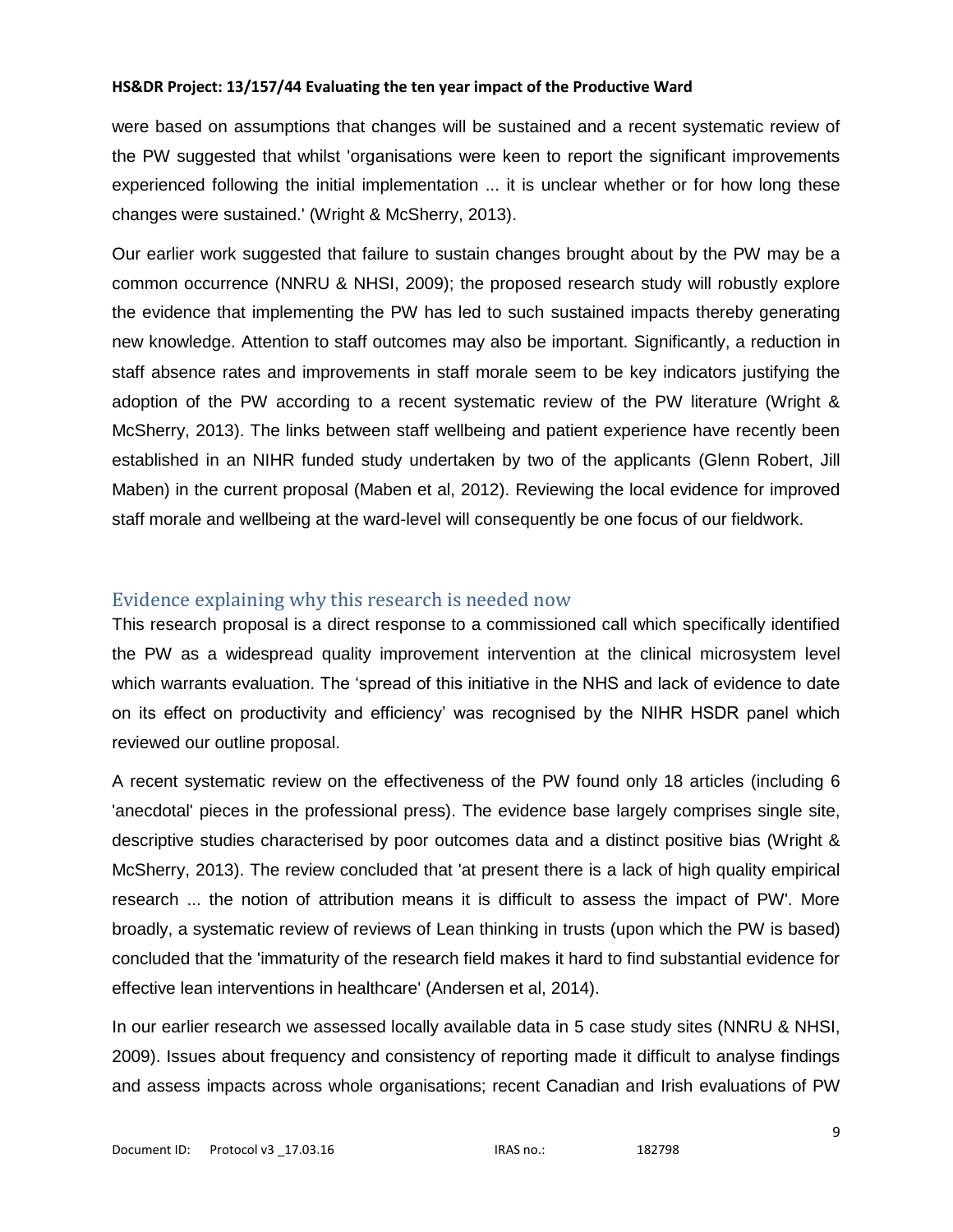found similar limitations, both echoing the findings of the systematic review cited above. We did identify routine clinical or administrative measures as potentially available across all trusts but found these were not deployed in support of implementation of PW. Potential comparable data included falls incidence, MRSA rates, pressure sore incidence, staff satisfaction surveys, and staff sickness/absence. However these had not been compiled in order to properly demonstrate change over time; we proposed it might be possible to obtain data on these metrics from Trust's administrative systems or other routine returns. As PW was then a relatively new initiative we argued it would take time to show impact in clinical indicators and staff outcomes. We concluded that there was good rationale and some data available for undertaking in-depth cross-case analysis of impact (ibid).

The broader context for this proposal is one of the rapid and widespread adoption of a (still) largely unproven intervention to improve efficiency and productivity (and performance) at ward level, both nationally and internationally. Reviews of studies of sustained change in healthcare organisations suggest that the evidence base to help guide both national and local strategies is insufficient (Buchanan et al, 2007). Most studies lack rigour (i.e. they are atheoretical and anecdotal) and are not designed to test, empirically, hypotheses about the process of achieving sustained change (Greenhalgh et al, 2005). A recent longitudinal case study of the adoption and implementation of the PW in a Dutch hospital is an exception, in this case using an institutional logics perspective to explore the different ways in which the PW has been framed for both the nursing profession and health care managers (van der Broek, 2014). Other studies have explored the adaptation of Lean techniques - on which the PW is based to a large extent - into healthcare organisations (Radnor & Walley, 2008; Radnor et al, 2012; Waring & Bishop, 2010) but despite significant claims from advocates there is little empirical evidence of the sustained benefits of adopting such approaches.

Our proposed study will provide much needed insights into the assimilation of such quality improvement interventions in day-to-day healthcare practice. Significant resources (financial and staff time) have been devoted to implementing the PW and policy makers and managers, as well as frontline staff, need to know whether this investment has been justified and should continue (and, if so, what approach should they take to local implementation). The proposed research will therefore answer the question of 'does the PW work' as well producing generalisable lessons for achieving sustained change and improvement in the organisation and delivery of health care services.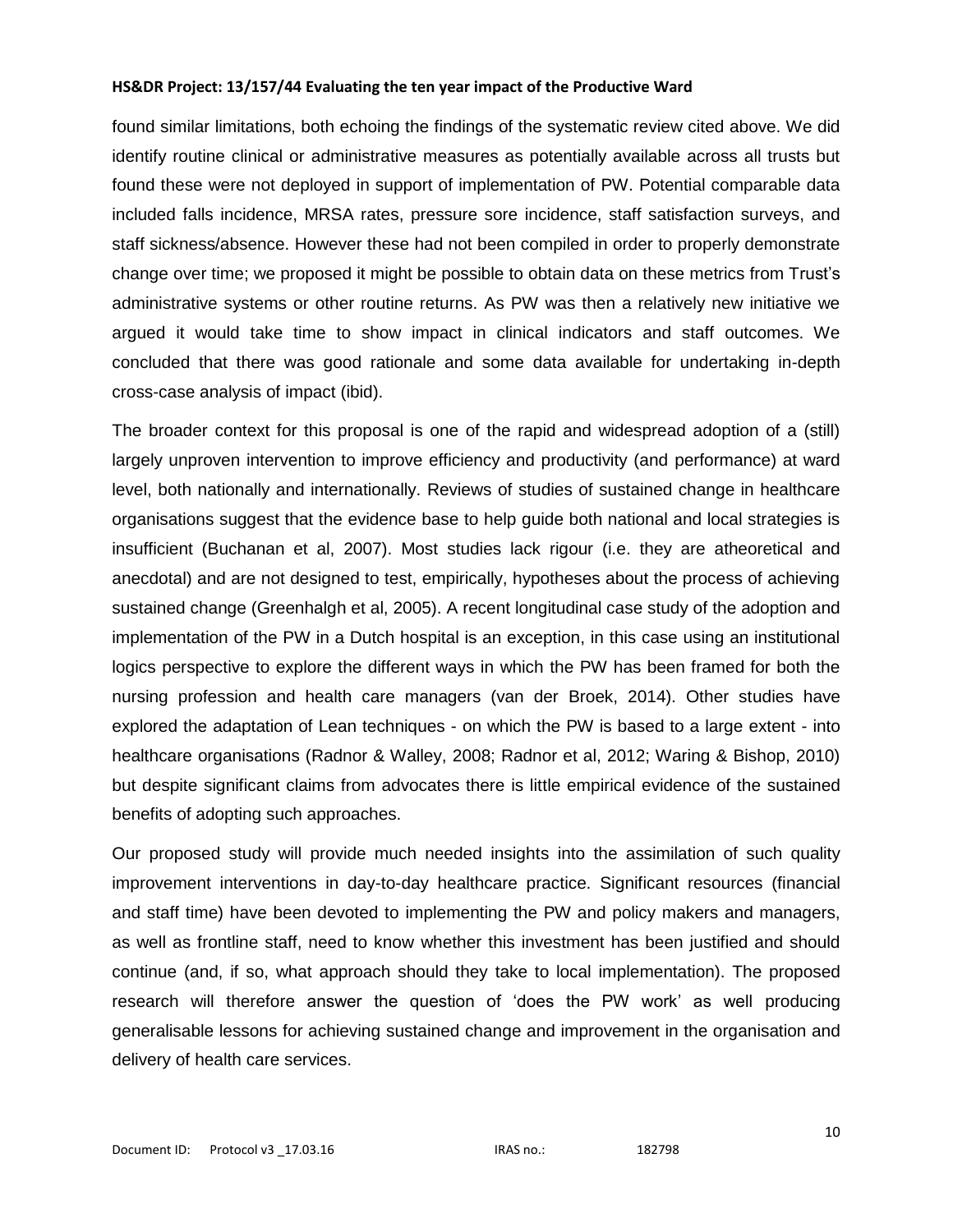# Aims and objectives

Our overall research question is whether the 'Productive Ward: Releasing Time to Care' programme (PW) has had a sustained impact at the clinical microsystem level in English NHS acute trusts since its introduction in 2007.

Our study will identify and evaluate any sustained impacts and wider legacies of the PW in Trusts in England which have adopted the PW. We will explore how varying times of adoption (using Rogers' 5-fold categories of adoption – innovators, early adopters, early majority, late majority, laggards) and differing local approaches to implementation (e.g. whole hospital roll out, pilot wards) have shaped such impacts and/or wider legacies over the previous decade.

Our 5 related objectives are:

- 1. Through an online survey of acute NHS Trusts in England: to identify non-adopters and cohorts of adopters; and explore the timing, scale, nature and perceived impact of PW adoption, implementation and assimilation into routine nursing practice.
- 2. To explore through organizational case studies in 6 Trusts (which adopted the PW at different stages of its history according to Rogers' categorisation) how local implementation and assimilation processes relating to the PW - including patient engagement - have shaped sustained impact and any wider legacies (including, for example, quality improvement (QI) capabilities, nursing leadership development) of the PW.
- 3. To investigate, through telephone interviews with early PW leads, any wider legacies in terms of professional development.
- 4. To draw conclusions as to the nature and extent of the sustained impact of the PW on clinical microsystems in English trusts over a 10 year period and make recommendations to managers and clinicians as to how to maximize and sustain the benefits from QI interventions at the microsystem level.
- 5. To add to the theoretical knowledge relating to the assimilation of QI interventions into routine day-to-day practice and their sustained impact.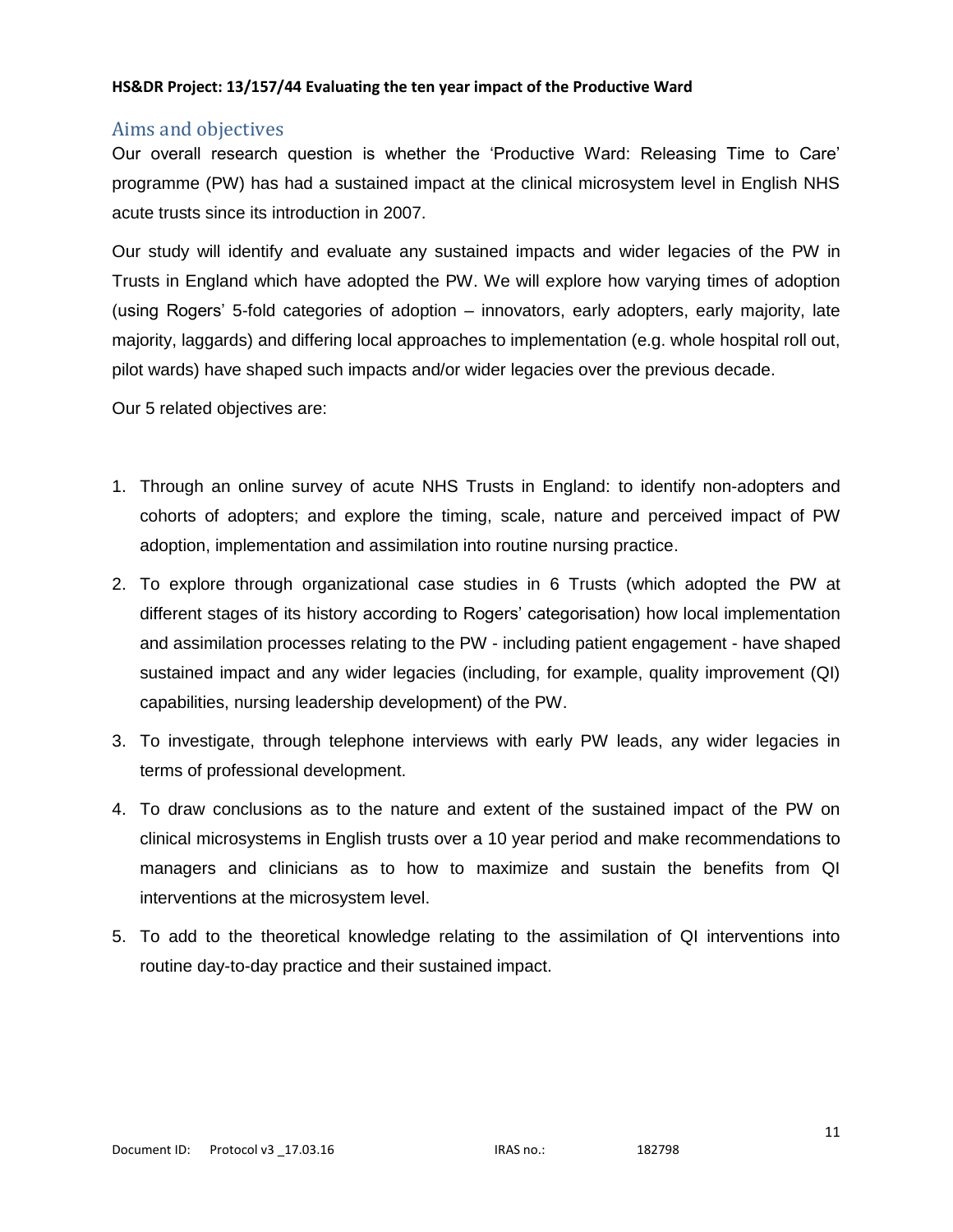# Research Plan / Methods

### Review strategy and strategy for reviewing literature:

As outlined in the 'Background and rationale' section above, a systematic review of the impact of the PW and a bibliometric analysis of the literature relating to the PW have both been published very recently (Wright & McSherry, 2013; White et al, 2014). Both report a paucity of high quality empirical evidence relating to the PW and emphasise the anecdotal nature of much of the 'evidence base'. Given these recent reviews we do not propose undertaking a further formal systematic or scoping review but will routinely conduct citation analysis to monitor whether any further empirical studies are published during the course of our proposed 30 month study.

### Design and theoretical/conceptual framework:

Our research design will use a mixed methods approach (O'Cathain et al, 2010). The adapted Greenhalgh et al (2005) model - which we applied previously in our study of the early adoption, and implementation of the PW (Robert et al, 2011) - will provide the preliminary conceptual framework for our surveys and organizational case studies (i.e. guiding our initial qualitative fieldwork and documentary analyses).

As described on page 5 and in figure 2 above, we previously used the diffusion of innovations model to help analyse the local components - and key interactions between them - that helped to explain the rate and scale of the early adoption and implementation of the PW into routine nursing practice in NHS hospitals in England (Robert et al, 2011). In this proposed study we will again draw on the model to supplement these previous findings with a study of the later stages of the diffusion of innovations process: namely how the PW has been assimilated into routine nursing practice and sustained, and its impact measured. Key contextual factors identified by the model as influential at these later stages of the process (and which will therefore be explored in our surveys and be the focus of our initial fieldwork) include:

- human resources (i.e. staff training)
- staff engagement
- decision-making autonomy
- internal and external collaboration
- local adaptation, re-invention and ongoing development of the PW programme.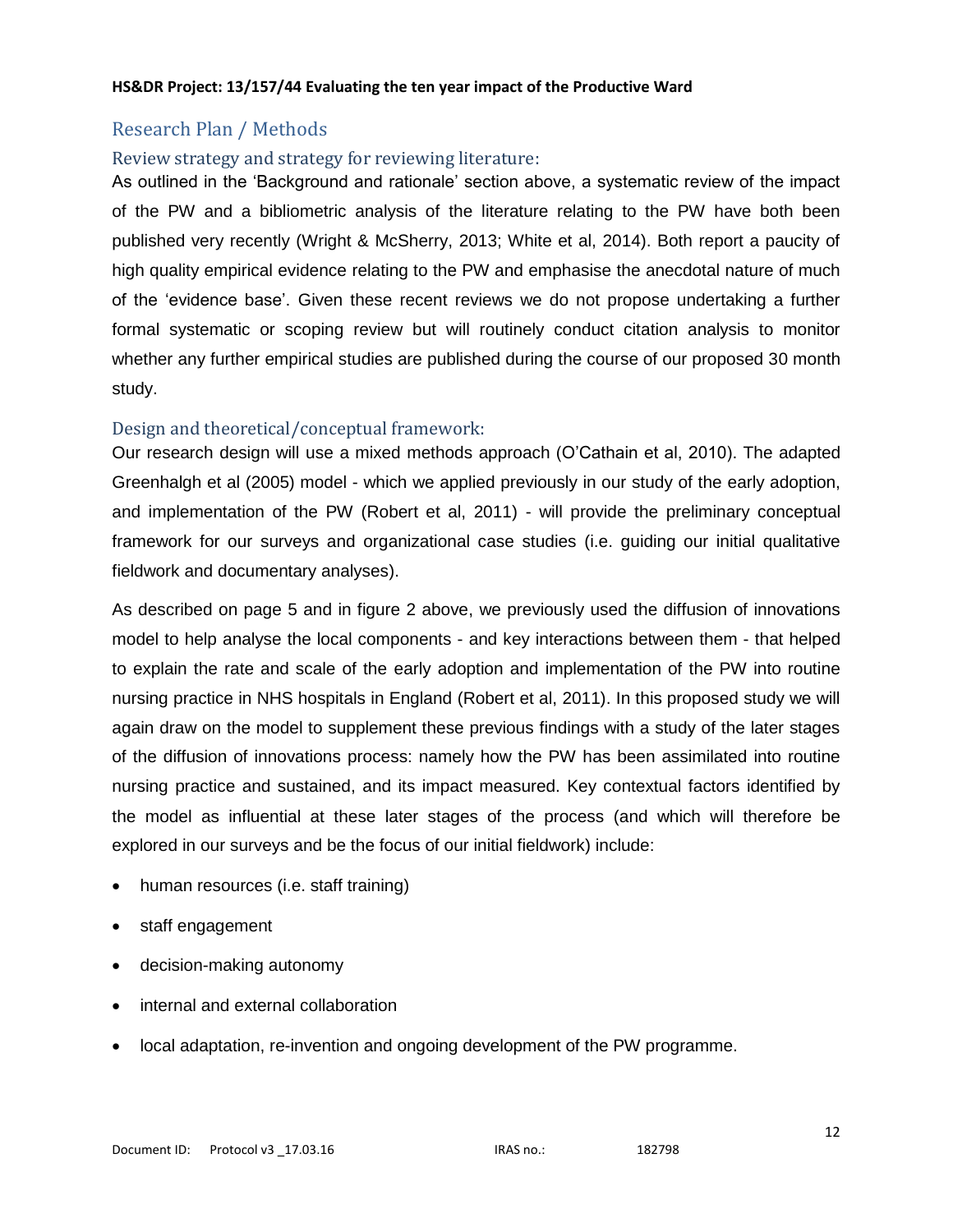Similarly, our exploration of the impact of the PW will attend to the following potential 'consequences' of adopting and implementing the programme as guided by the same model:

- recognised and intended (i.e. the 3 stated aims of the PW programme)
- unanticipated, desirable (e.g. nursing leadership development, QI capabilities)
- unanticipated, undesirable (e.g. staff disengagement)
- knock-on for other systems (e.g. patient transfers between wards, services and organizations) .

# Sampling:

### National surveys

To update and extend our 2008 survey (NNRU & NHSI, 2009) we will conduct a further national survey to all acute NHS Trusts in England (n=157)<sup>2</sup>.

### *Organizational case studies:*

From the survey results we will categorise all responses as being from one of 5 types of trust<sup>3</sup>:

- 'early adopters' (Rogers' 'innovators', early adopters' or 'early majority') that:
	- implemented PW on all their wards (either through whole hospital implementation or planned roll-out)
	- implemented PW on some of their wards
- 'late adopters' (Rogers' 'late majority' or 'laggards') that:
	- implemented PW on all their wards (either through whole hospital implementation or planned roll-out)
	- implemented PW on all their wards
- 'non-adopters' that have never implemented PW on any wards.

We will conduct organizational case studies in 6 adopting trusts (Yin, 2009), 3 early and 3 late adopters. Our sampling criteria to identify (a) our 6 case study sites and (b) the 2 embedded

 $\overline{a}$ 

<sup>2</sup> Based on the most recent data available from the Health and Social Care Information Centre. *Data Files - Hospital Estates and Facilities statistics*. 2014/15. URL:<http://hefs.hscic.gov.uk/DataFiles.asp> (Accessed 17/03/16).

<sup>3</sup> Throughout all stages of the study, 'implementation' will be defined as having implemented the 3 'core' PW modules and at least one 'process' module.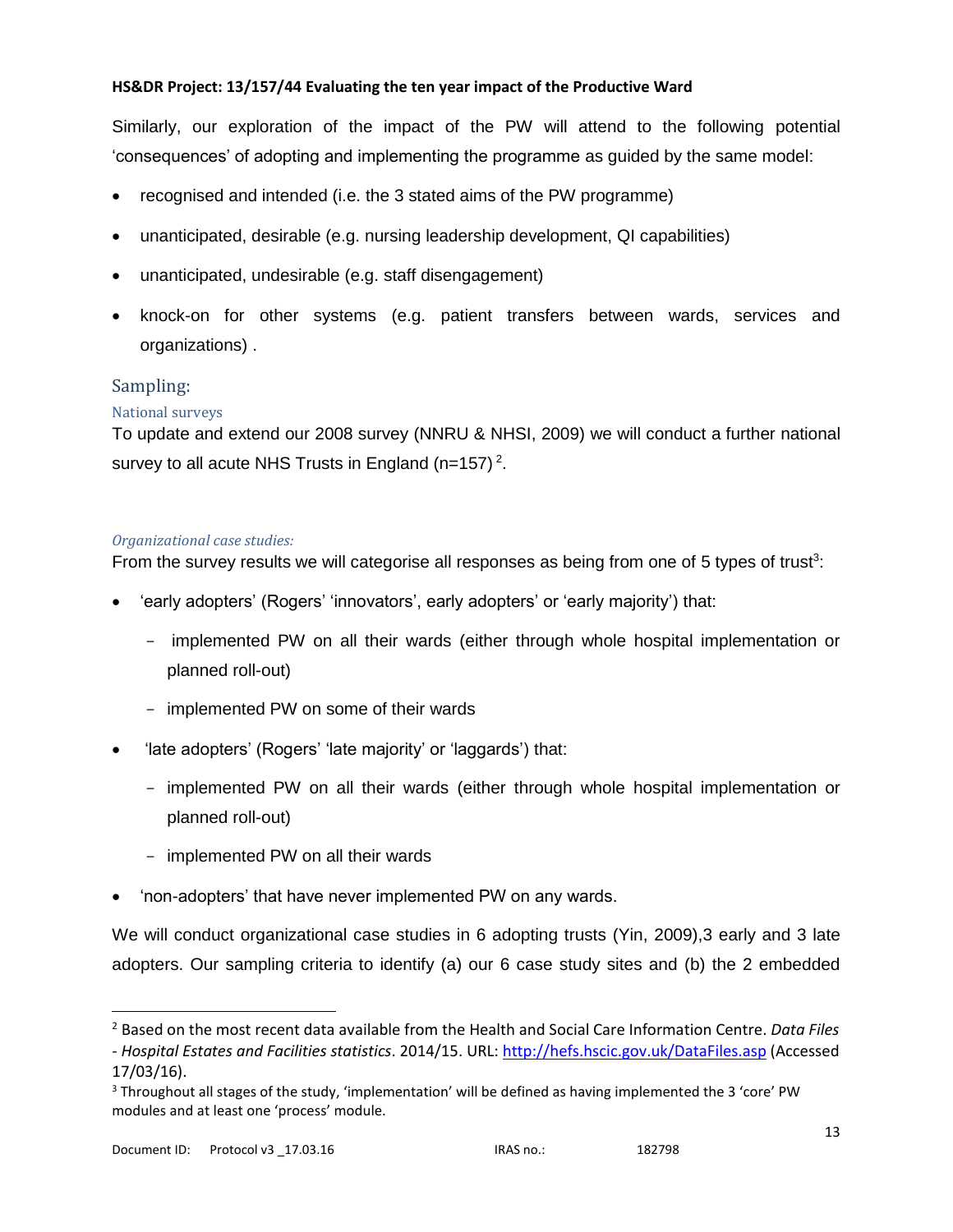wards within each of these sites will be as follows. Primarily for (a) we will sample Trusts distributed across Roger's adoption categories. In selecting the 3 'early' adopting Trusts we would ideally like to be able to recruit 3 of the 5 Trusts in which we have previously conducted in-depth case studies as this will enable us to draw on both t the national picture of early adopters from our earlier survey study in 2008 and an existing qualitative dataset (comprising 58 transcribed qualitative interviews and documentary materials from 2009-2010). These existing data sources provide significant contemporaneous insights into the local approaches to early implementation of the PW in these 5 Trusts. Additionally, amongst the 3 'early' adopting Trusts we would seek to recruit one that implemented the PW on a whole hospital basis (the 'big bang' approach), one which initially implemented the PW in selected pilot wards and one which planned for a whole hospital 'roll out' from the start. This will enable us to compare and contrast different local approaches to early implementation. Should we be unable to recruit any or all of the 3 case study sites from the 5 Trusts in which we previously conducted research we would nonetheless seek to recruit Trusts which represented each of the three implementation approaches outlined above. Similar 'implementation approach' criteria would be applied to the selection of the 3 'late' adopting (post-March 2009) Trusts. As a secondary consideration we would also consider the following selection characteristics: geographical (for example urban/rural); size of Trust/number of wards; CQC rating; and age of hospital estate.

With regard to (b) (the 2 embedded wards within each of the 6 sites) we know from our earlier research that over 59% of implementing wards were Medical (24%), Surgical (21%) or Care of the Elderly (14%). We therefore propose sampling 3 medical, 2 surgical and 1 care of the elderly wards from the 3 'early' adopting Trusts, with a similar sample in the 3 'late' adopting Trusts. Our sample will be determined by randomly selecting relevant ward types from amongst those that are known to have formally implemented the PW in each site (defined as having implemented the 3 core modules and at least one process module).

#### *Telephone interviews with early PW leads*

Early PW leads are identified on an existing database of contacts compiled as part of a previous study of the Productive Ward carried out by the current research team in 2010.

#### Setting/context:

National surveys: All 157 acute trusts in England.

*Organizational case studies:* 6 acute trusts in England.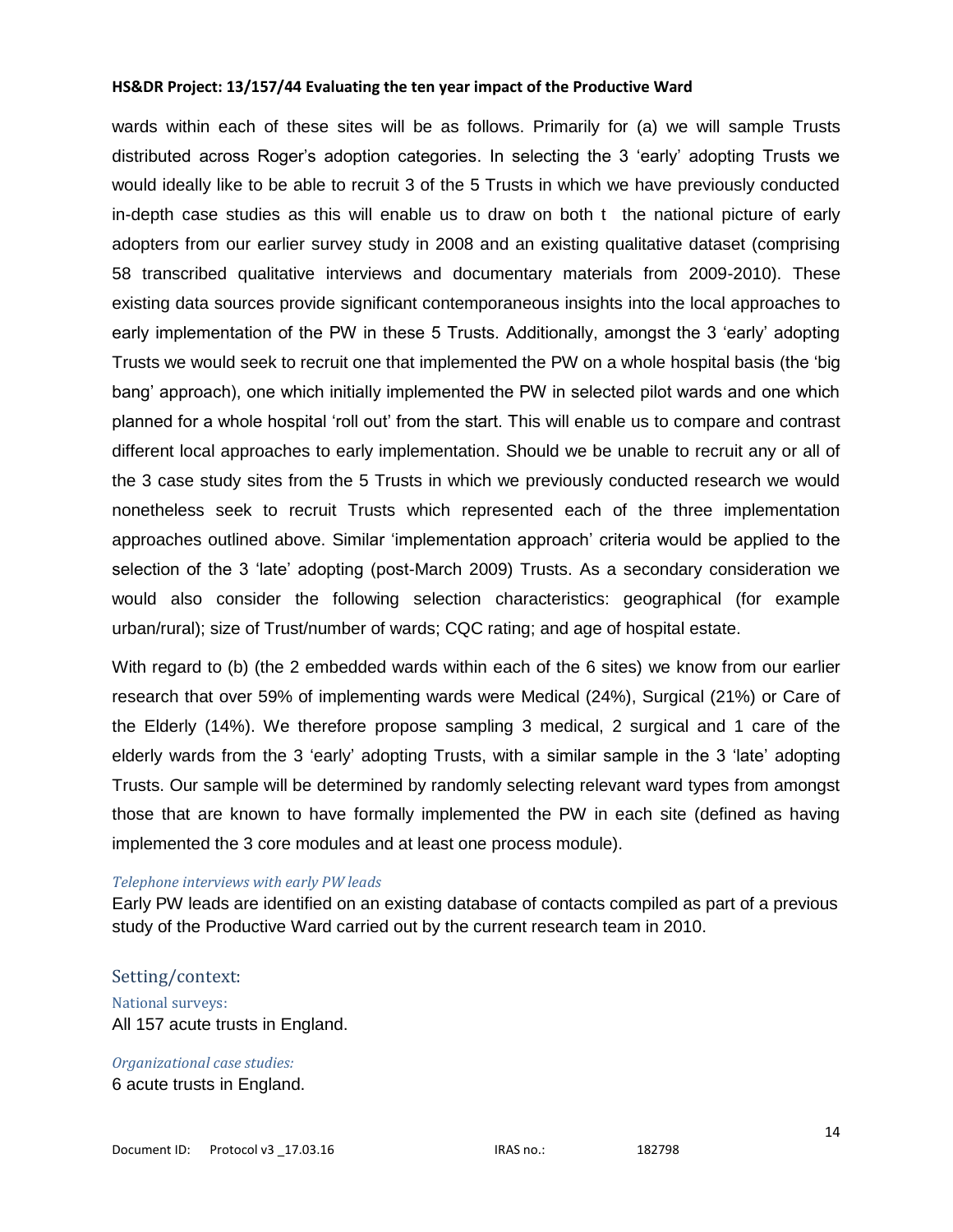#### *Telephone surveys with early PW leads*

Existing (2010) database of names and contact details of PW leads in 55 NHS Trusts in England.

### Data collection:

### National surveys:

The online survey will elicit the current state (timing, scale and nature to date, future plans) of PW implementation in each acute trust in England. We will use two complementary survey questionnaires per Trust. The first is a short (10-item) survey sent to Directors of Nursing, which asks strategic-level questions about the use of PW and asks them to identify the PW lead at the Trust. The second survey is sent to the PW lead, and asks for more detailed information. We will draw on the online survey design and 32 questionnaire items we previously used; this combined open and closed questions to explore perceptions of the PW programme in terms of the identified key components of the diffusion of innovation model (see figure 2), as well as assessing the local adoption and implementation of particular modules and the availability and accessibility of local impact data (Robert et al, 2011). Exemplar questions from our earlier survey include<sup>4</sup>:

- when did you first become involved with the PW?
- what type of ward(s) is PW being implemented on in your organization?
- how many wards is the PW currently running on in your organization?
- are there plans to run the PW on more wards in the future?
- the PW includes modules covering different aspects of the work of a ward. Which modules have you been involved with?
- which of the modules you have been involved with have had most impact?
- the PW includes a number of tools to help wards identify priorities and plan implementation. Which parts of the toolkit have you used?
- which parts of the toolkit have been most effective?
- in your view, in which areas does the PW have the most impact?
- please give an example that best illustrates the positive aspects of the PW?
- have there been any measurable improvements as a direct result of Productive Ward?

 $\overline{a}$ 

<sup>&</sup>lt;sup>4</sup> For reasons of space we have not included the range of options respondents were asked to select from in relation to these exemplar questions.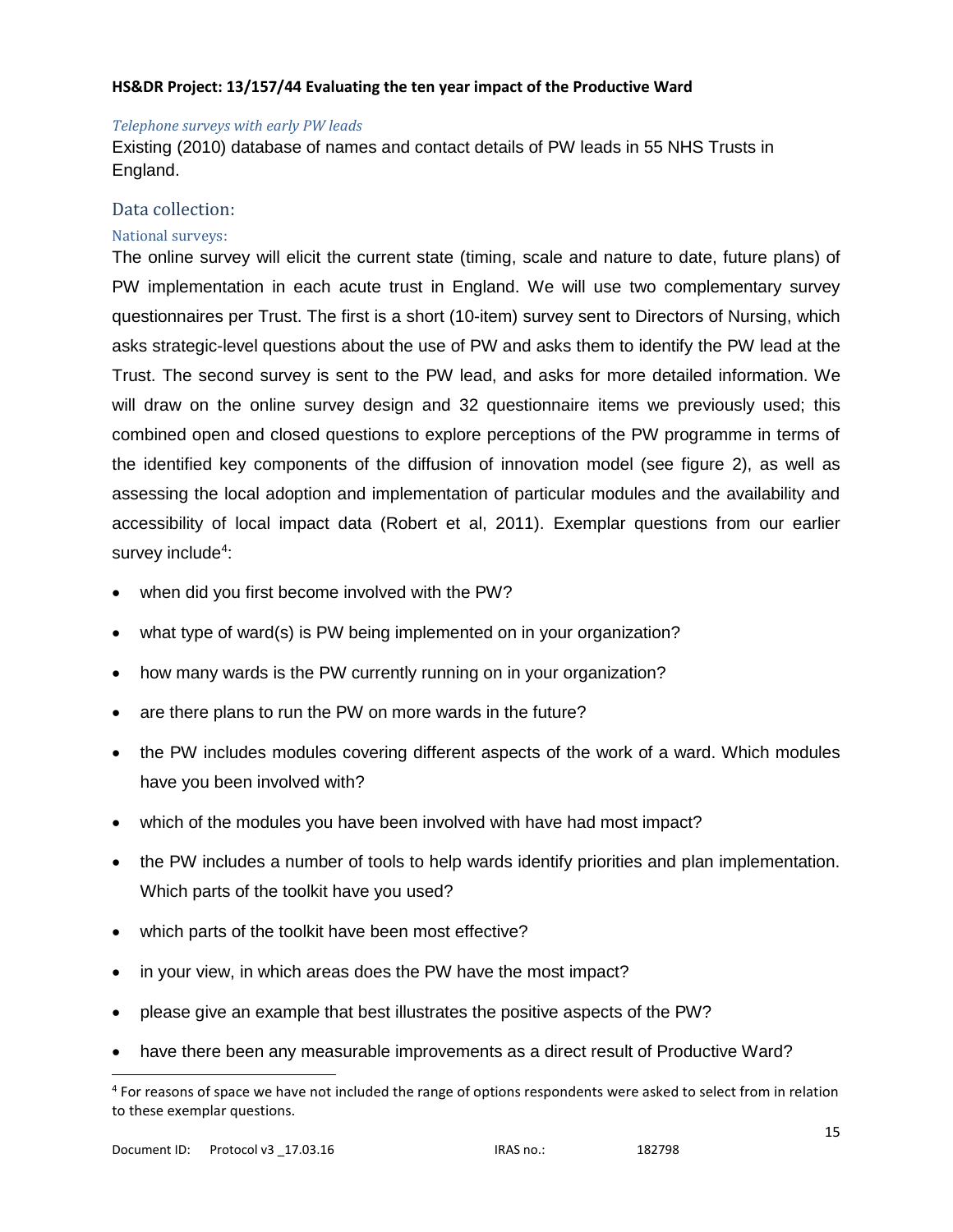do you think there are any drawbacks of implementing the PW?

Two reminders e-mails will be sent at fortnightly intervals to non-responders with final follow-up telephone calls where necessary.

### Organizational case studies:

The organizational case studies will allow the findings from the surveys (see above) to be situated within a broader local context, essentially retracing the 'story' of the PW in each case study site. We will conduct the following in each of our 6 case study trusts:

- semi-structured interviews and focus groups to explore approaches to implementation, perceived impacts and potential wider legacies of the PW with a range of staff at different organisational levels (including 2 wards that implemented the PW within each Trust)
- documentary analyses to (a) further explore local approaches to implementation over time, and (b) inform a critical review and evaluation of the local use of metrics to monitor and report on the impact of the PW (including, for example, any productivity, patient experience and staff wellbeing indicators)
- semi-structured interviews with PPI leads and any patients involved with implementation of the PW in order to assess the extent - and how - patient and public engagement has shaped the impact of the PW.

Local PW leaders and champions of the programme and their perceptions of the wider legacies of the PW will be a particular focus of our investigation. From our 2009 dataset we have the names and contact details of those who were leading PW implementation in 102 trusts at the time; clearly a significant proportion of these staff will have moved on to other posts/organizations but where possible we will trace these individuals and include them as interviewees in our organizational case studies regardless of their current post. Our two national surveys will also request details of named individuals in each responding Trust who would then be key informants regarding local implementation of the PW in our case studies.

In total we will conduct a maximum of 70 interviews and 12 focus groups across our 6 case studies and our approach to the fieldwork in each of the case studies will be as follows:

 initial site visit and 1-2 face-to-face semi-structured interviews with key informants to determine broader organisational processes (for example, structures and processes for QI work) and specific aspects of current PW working (composition of any existing PW teams, processes, measures)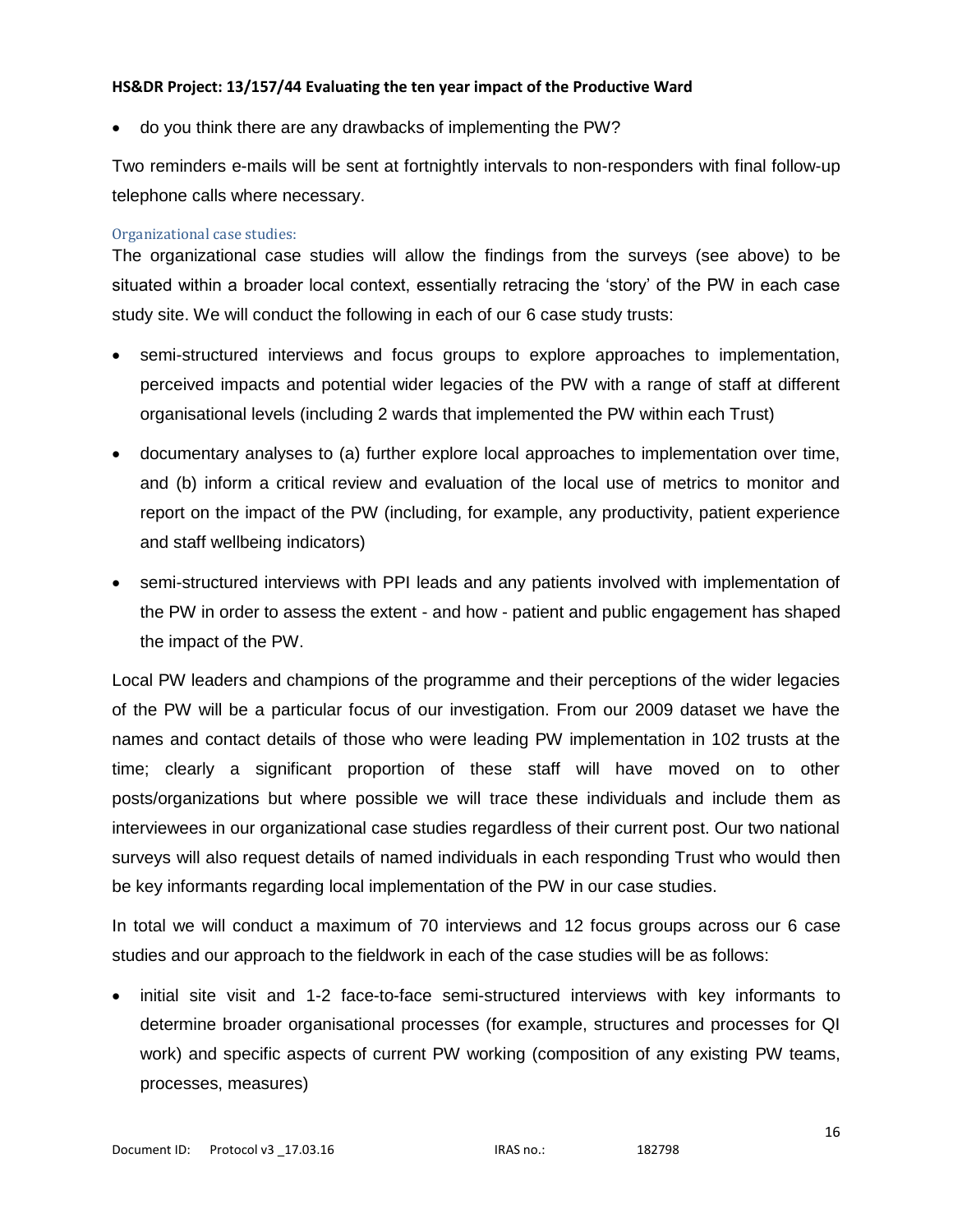- collation of local contextual data including documentary (including electronic) materials relating to PW implementation and monitoring of impact since 2008 including evidence of (a) which modules had been implemented and evidence of any local adaptation, and (b) metrics chosen to monitor progress<sup>5</sup>
- 5-8 face-to-face semi-structured interviews with key staff identified through purposive sampling (Miles & Huberman, 1994) but likely to include Director of Nursing, PW project leads (current and former), Director of Quality, central QI team members and PPI leads. The interviews will explore:
	- their experiences of adopting, implementing and assimilating the PW into routine practice including (a) retracing the various phases of the Trust engagement with the PW programme (for example, purchase and value of an 'accelerated' or 'standard' PW support package; any discontinuations, re-engagement or major local adaptations of the approach) and (b) reflecting upon the relative significance of the components of our underlying framework in shaping the impact of the PW (see figure 2)
	- the level and extent of sustained investment in formal PW roles/teams
	- the level and extent of sustained use of the specific PW modules and techniques in the Trust, and how these have been adapted over time (recognizing that discontinuation and replacement of obsolete innovation must be a part of continuous improvement)
	- the use of specific PW modules and techniques on our two selected wards and the local evidence of impact of each of these (supplemented with collation of documentary evidence)
	- evidence of impact of the PW both in terms of its three stated aims and other 'consequences' (see page 9 above)
	- (PPI leads) whether there has been any direct PPI with the PW and, if so, the nature and extent of this involvement and the perceived impact.

 $\overline{a}$ 

<sup>5</sup> Our earlier research found that - of the 3 'core' and 8 'process' modules that together comprise the PW - the 3 'core' modules ('Knowing how we are doing', 'Well organized ward', 'Patient status at a glance') were (not surprisingly) most commonly implemented. Of the 8 'process' modules, 'shift handovers', 'patient observations' and 'meals' were most commonly implemented. In terms of perceived impact the 'Well organized ward' module was rated much higher than any other module ('Knowing how we are doing' and 'shift handovers' were also rated somewhat highly). These previous findings give some indication as to where we are most likely to have to focus our fieldwork in terms of the impact of specific modules but we will be guided in this regard by what we find in practice in our case study sites.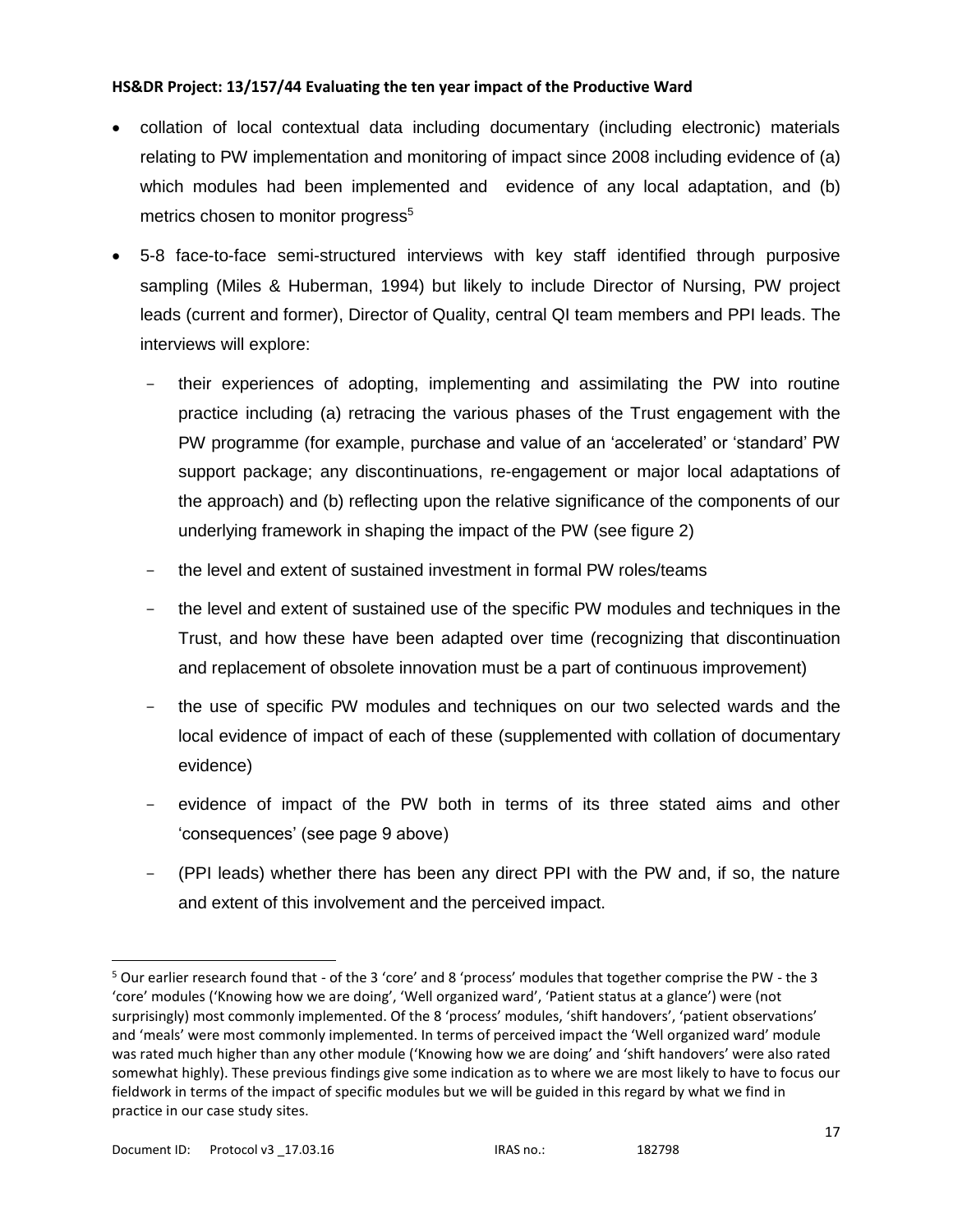Individual, paired, small group or focus groups (depending on availability) with nursing and health care assistant staff from each of our two selected wards exploring their experience of the PW and perceptions as to its sustained impact.

### *Telephone surveys with early PW leads*

 Some of the impacts of the Productive Ward are likely to inhere in individuals involved in it. In order to capture these impacts we will carry out telephone interviews with up to 55 people who led the PW at an early stage. Topics covered are: their past involvement with the Productive Ward; their views on the programme; any impacts their involvement had on them personally or professionally.

### Data analysis:

### National surveys:

The survey data and analysis will comprise descriptive statistics consisting of single variables and include frequency and percentage response distributions, measures of central tendency, and dispersion measures such as the range and standard deviation. All open comment responses will be analysed using open coding and constant comparison. Similar codes will then be grouped to identify key concepts emerging from the data to inform conclusions as to the national findings relating to the adoption, implementation and assimilation of the PW in England. The results from the survey of 'late' and non-adopters of the PW in this project will be combined with our previous (2009) survey of 'early' adopters to provide a comprehensive overview of the timing and nature of the adoption of the PW programme nationally over a 10 year period.

### Organizational case studies:

Analysis of the interview and documentary data will use the Framework method (Ritchie & Spencer, 1994) and we will use a preliminary theoretical framework rather than a purely grounded theory approach so that data analysis will be a combination of induction (data-driven generalisation) and deduction (theory-driven exploration); the latter informed by our adaptation of the Greenhalgh et al model (see Figure 2) which will provide the preliminary framework for our data collection tools and within and between-site analysis of the case study data.

The key topics and issues emerging from interviews will be identified through familiarisation with the interview transcripts. A series of thematic charts will be developed and data from each transcript summarized under each theme, enabling examination of similarities and differences of views within and between transcripts. Ongoing discussions amongst the core research team and the advisory group will provide opportunities for reflexivity and the development of insights into the effect of different local approaches to implementation and assimilation of the impact in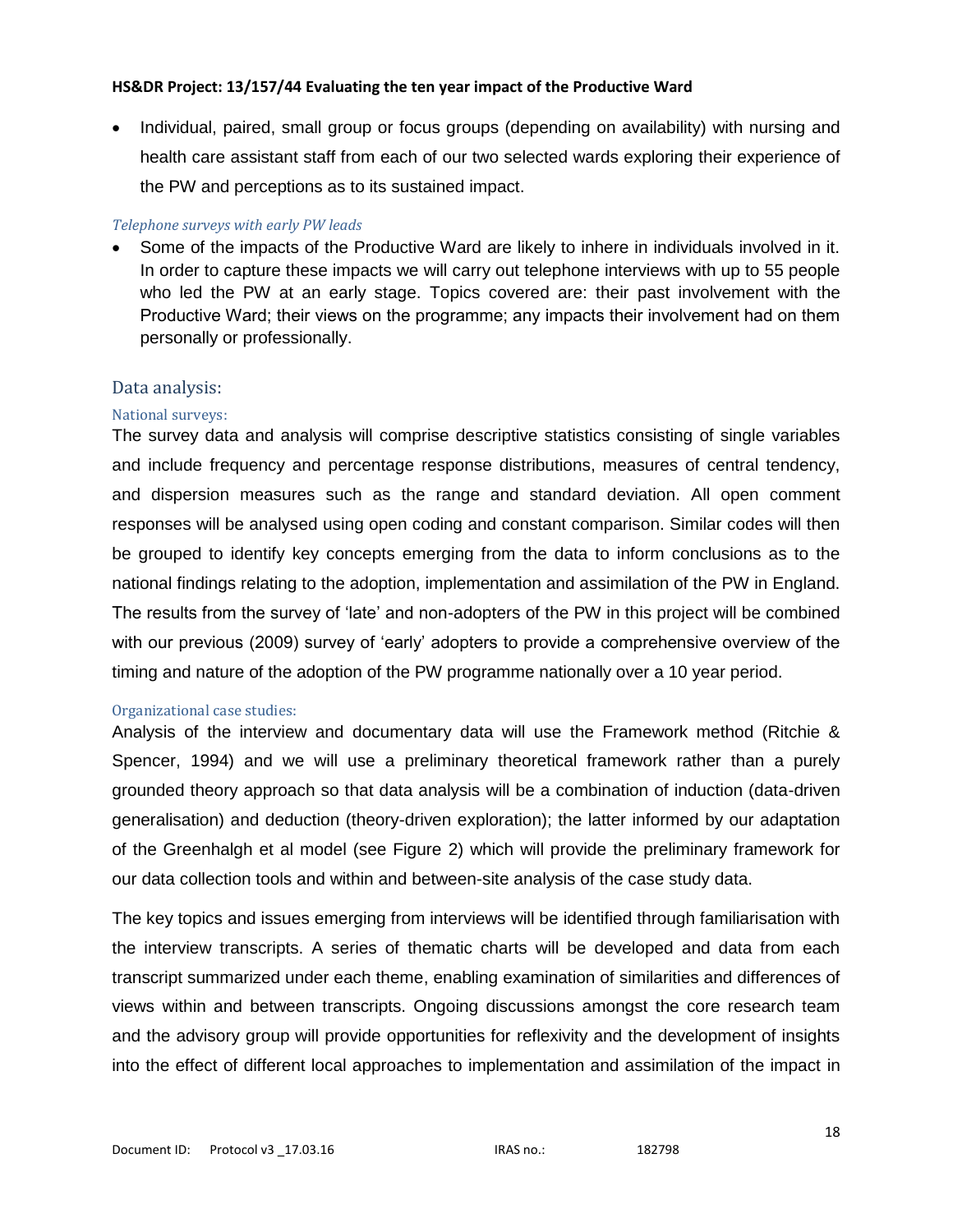terms of the three stated aims of the PW and any wider legacies of the PW (e.g. leadership development, QI capabilities).

We will also conduct two related analyses to inform our overall assessment of the impact of the PW programme nationally:

- we will examine the impact of the specific 'core' and/or 'process' modules (see figure 1 on page 2) that were implemented on each of the 12 wards included in our 6 case studies through the collation and analysis of locally available documentation and our qualitative fieldwork
- we will critically review how metrics have been used locally to determine the impact of the PW (based on secondary analysis of documentary sources and our earlier review – see page 8).

These analyses will therefore include collating all local PW-related data for the 2 selected wards in each site, assessing whether they are showing improvements over time on the relevant PW modules (and related measures) and judging the rigor and robustness of these data for (a) quality improvement and (b) evaluation purposes. Our assessment will be partly informed by our earlier work which included empirically-based recommendations relating to the measurement of impact of the PW (NNRU & NHSi, 2009; Robert et al, 2011). Based on our findings we will present revised recommendations for future data collection.

### *Telephone surveys with early PW leads*

Analysis of the transcribed telephone interview data will use a grounded theory approach. The key topics and issues emerging from interviews will be identified through familiarisation with the interview transcripts, and ongoing discussions amongst the core research team and the advisory group.

# Dissemination and projected outputs

### Dissemination

A range of dissemination approaches will be used to target different audiences for the research. We will produce a final research report for the NIHR journals library detailing all the work undertaken and including supporting technical appendices, an abstract and an executive summary focused on results/findings and suitable for use separately from the report as a briefing for NHS managers. We will also prepare for the NIHR a set of 10 PowerPoint slides which present the main findings from the research and will be designed for use by the research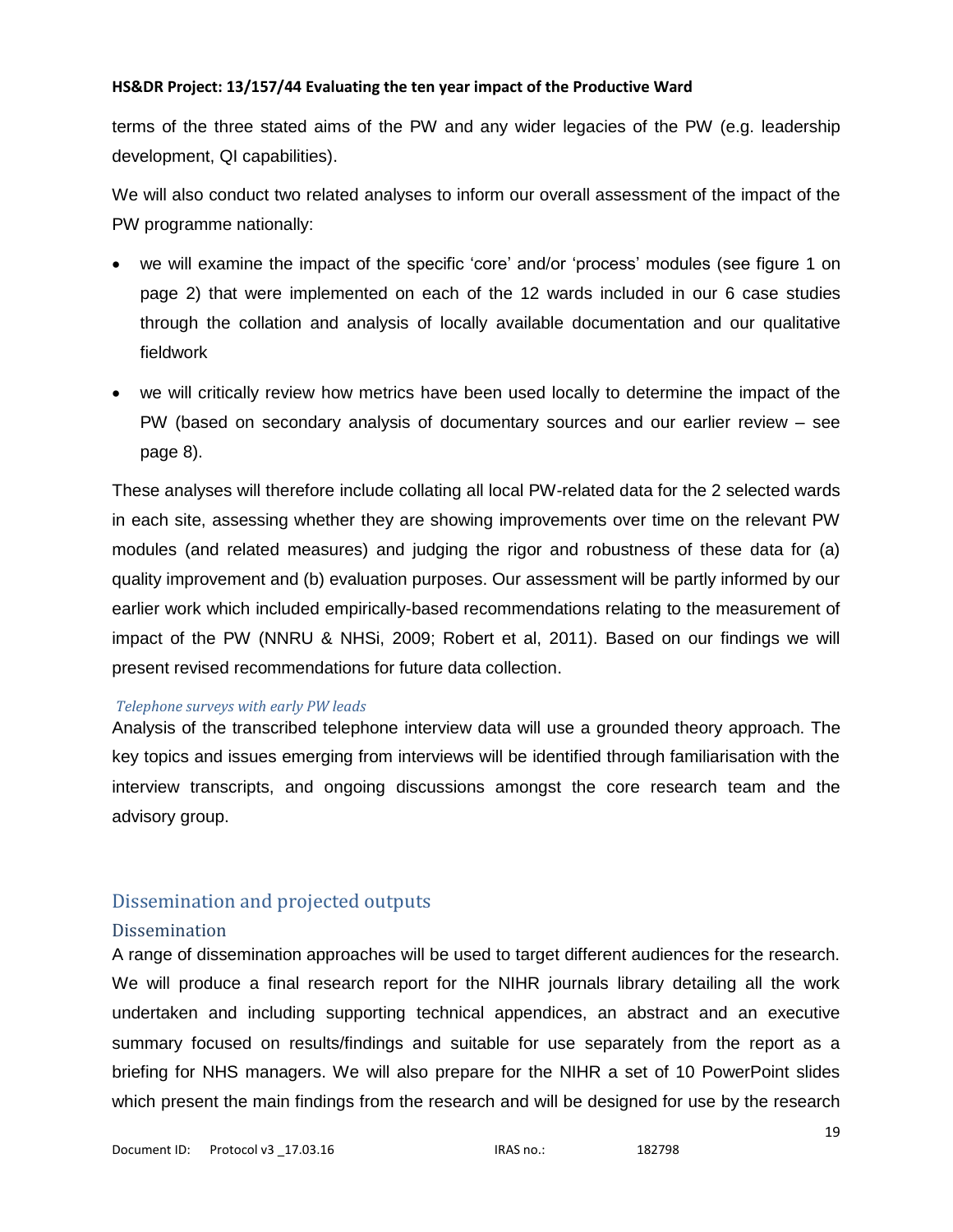team or others in disseminating the research findings to the NHS. The slides will be made available alongside the report on the HS&DR programme website. We will prepare at least two high impact academic papers (one focusing on implications for quality improvement practitioners and one at academics interested in quality improvement evaluation methods). We will submit abstracts for oral presentation at two national conferences and one international conference related to quality improvement in healthcare, as well as preparing short articles for the health care professional and NHS management press.

Our advisory group includes a Director of Nursing at a large acute NHS Trust with experience of implementing the PW, leaders of the national implementation programme in Ireland and the PW evaluation team in Saskatchewan, Canada. Through the established networks of these members we will share our findings - as listed above - with those leading national and local implementation of the PW both nationally and internationally. An important dissemination route will be through NHS Improving Quality which hosts the PW programme following the closure of the NHS Institute for Innovation & Improvement.

#### **Outputs**

A key output from this research will be robust evidence as to the sustained impact of the PW on clinical microsystems in English trusts, and lessons for 'holding the gains' over time. There is very little good quality evidence relating even to the short-term impacts of the PW and whilst there is a sizeable amount of anecdotal evidence of the benefits of implementing the PW, health care managers lack evidence upon which to base decisions to adopt the PW and, importantly, the local approaches - including patient engagement strategies - that they should take to ensuring any improvements are sustained over time. Our findings will provide important lessons for those who have already implemented the PW and those who are planning to do so in the future. In addition, the study will explore any wider, unanticipated benefits of implementing the PW that have been unstudied to date. In collaboration with the NHS Institute for Innovation & Improvement we have previously produced a 'top tips' guidance document for managers in relation to the spread of the PW; the findings of the proposed study would enable the production of a similar guidance document relating to the sustainability of the PW and lessons for how to 'hold the gains'. Finally, a concise briefing paper will be distributed through the National Nursing Research Unit's established networks. The main theoretical contribution of this proposed study will be an exploration - over a 10 year time frame - of the nature and extent of the assimilation processes by which innovations in service and delivery can make clinical microsystems more efficient and productive.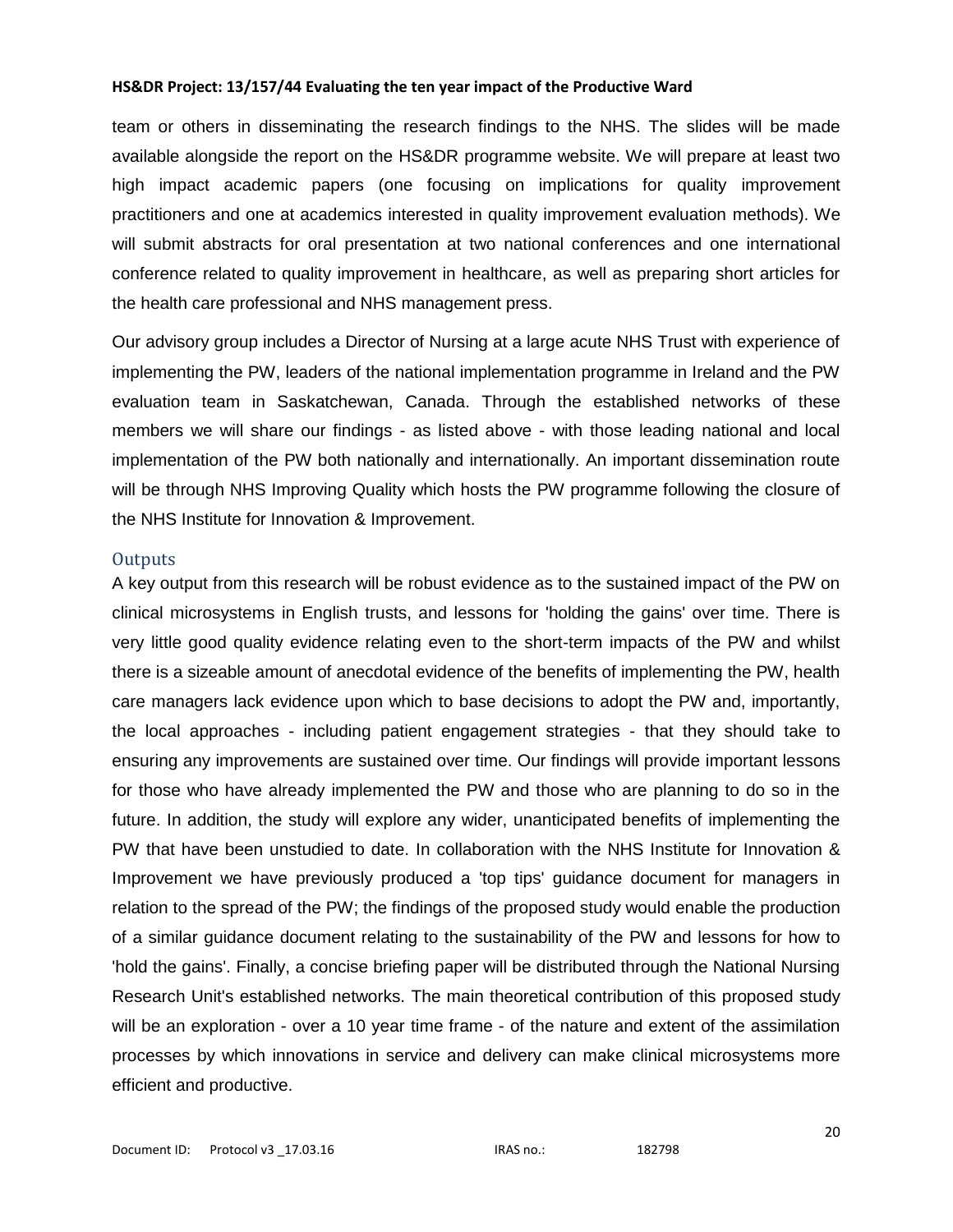# Plan of investigation and timetable

Months -2 to 4: recruit 1 researcher; prepare ethics and R&D submissions including refinement of survey designs & fieldwork tools. {milestone 1 (month 4): ethics and R&D approval granted)

Months 5-9: online survey of 157 trusts) {milestone 2 (month 9): minimum 60% response rate }

Months 10-11: analyse survey results and construct sampling framework; recruit 6 case study sites {milestone 3 (month 11): successful recruitment of 6 case study sites}

Months 12-24: conduct 6-10 face-to-face semi-structured interviews in each of 6 organisational case studies and a focus group in each selected ward (n=12, 2 per Trust); documentary analysis (milestone 5 (month 24): completion of 6 organisational case studies); conduct up to 55 telephone interviews with early PW Leads; analyse telephone interviews (milestone 6 (month 24) completion of telephone interviews and their analysis)

Months 24-27: analyse organizational case studies (interviews and documentary analysis) {milestone 7 (month 27): analysis and synthesis of data completed}

Months 28-30: formulate and test findings and recommendations; report writing and begin dissemination. {milestone 8 (month 30): submission of final report to NIHR}

### Project management

The study will be led by Professor Glenn Robert (GR) who will have overall responsibility for meeting project milestones as agreed with NIHR, and supported by the core senior project group. This group will comprise co-applicants Professor Jill Maben (JM), Professor Peter Griffiths (PG), and Rosemary Chable (RC) and other research staff as required and will be chaired by Professor Robert; it will meet monthly via Skype or teleconferencing.

Our project advisory group will meet four times during the study and comprises:

- Judy Gillow, Director of Nursing, Southampton University NHS Trusts Trust
- Professor John Wells, Head of the School of Health Sciences, Waterford Institute of Technology, Ireland (led evaluation of PW in Ireland)
- Mark White, National Lead for Productive Ward, Director, NMPDU HSE-South (SE), Ireland
- Gary Teare, Executive Director, Measurement & Analysis, Health Quality Council (Saskatchewan), Canada (led Canadian evaluation of PW)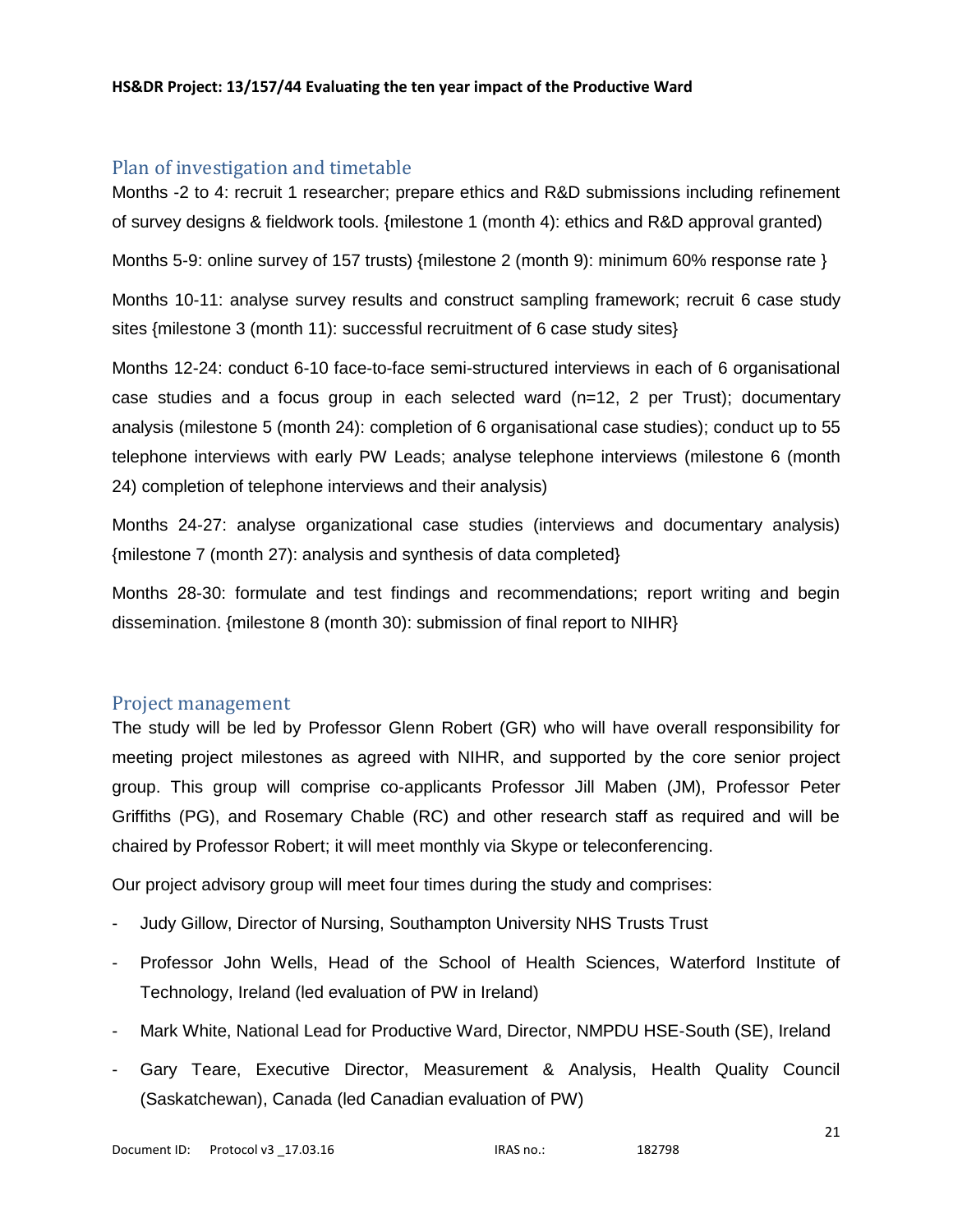- Tanya Verrall, Director, Health System Integration and Networking. Health Quality Council (Saskatchewan),Canada (led Canadian evaluation of PW)
- Dr Elizabeth Morrow, independent consultant & formerly research fellow studying the Productive Ward in England
- Dr Claire Taylor (RGN, PhD), Nurse Consultant in Colorectal Cancer, London Northwest Healthcare NHS Trust (invited)
- Lallita Carballo, Clinical Lead for Supportive Cancer Care, University College Hospitals Cancer Centre (invited)
- Christine Chapman, PPI member
- Sally Brearley, PPI member

The individual components of the project and the research staff will be managed at King's College London by Professor Robert.

# Approval by ethics committees

We believe this proposal will require full ethical approval as it involves staff recruited through the NHS. The research will also require R&D approval in our 6 organizational case studies. Ethics and R&D applications will commence as soon as we hear if we are successful and before the study commences. Issues of anonymity, confidentiality and informed consent will be addressed in the recruitment of all participants; Glenn Robert, Jill Maben and Peter Griffiths have experience of leading research projects which have required similar ethics approval. Participant information sheets and consent processes will be produced. We do not foresee any major ethical issues or anticipate any adverse events from this study. All participants would be made aware prior to giving consent of the ways in which researchers would carry out their observations. We have allowed 4 months in total at the start of the project to gain ethical and R&D approval an adequate time frame based on our previous experience. We will gain feedback on our information sheets and other documentation from the advisory group before our application is submitted. We have registered our proposed study with IRAS; the Project ID is 182798.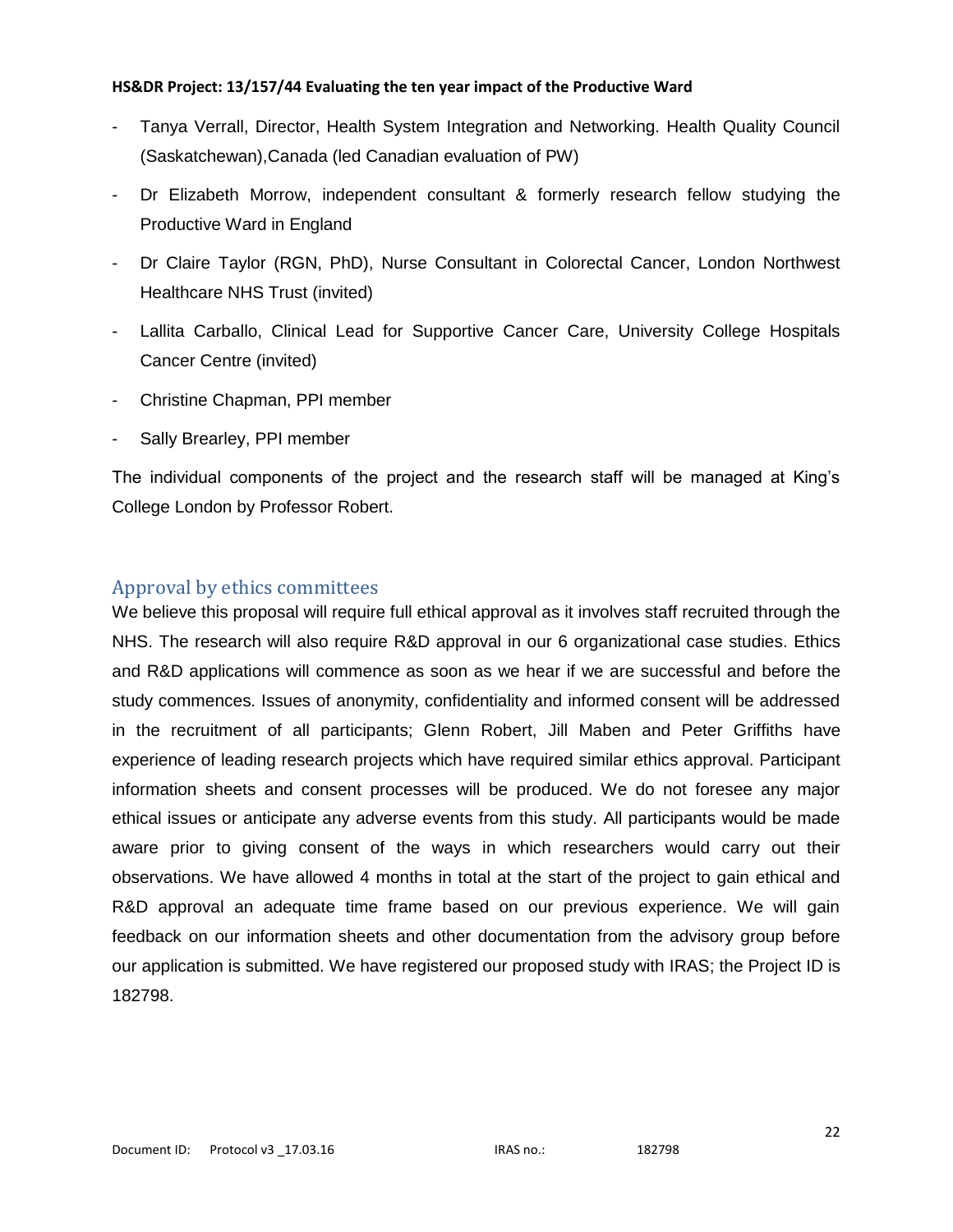# Patient and Public Involvement

## The aims of active involvement in this project

It should be noted that one of the starkest findings from our earlier research was the very limited nature of the patient and carer involvement in the implementation of the PW. A recent systematic review of the PW reported that a limitation was the 'lack of public involvement in the development, rollout and evaluation of the programme ... there is currently a lack of evidence from the patient perspective that examines how an increase in direct care time is associated with patient outcomes and feeling cared for' (Wright & McSherry, 2013). Based on this and comments from PPI members, we have explicitly highlighted the impact of the PW on patient experience as one of the key foci of our field work; the 2 PPI members of our project advisory group will be actively involved in this aspect of the study (see below) which will include offering insights about PPI in programme implementation and continuous quality improvement work.

# A description of the patients, carers or members of the public to be involved

Two PPI representatives have agreed to join the advisory group for the project. Christine Chapman is a patient and former NHS manager. Christine was a Patient Governor at an NHS Foundation Trust until September 2014, is a patient and public reviewer for the NIHR, and a Public Member of the EME Prioritisation Group of NETSCC until October 2014. She is a Patient and Public Advisor to a number of NNRU projects. Sally Brearley (Visiting Senior Research Fellow in Patient and Public Involvement, National Nursing Research Unit, King's College London) is Lay Member (Quality and PPI), Sutton CCG and Patient and Public Voice Member, NHS England Clinical Priorities Advisory Group.

# A description of the methods of involvement

Christine and Sally will contribute to the design of the research (in particular our exploration of the impact of the PW on patient experience in our acute wards), the management & reporting of the research, and the dissemination of the research findings. Both Christine and Sally will provide 4 days support to the project at NIHR/INVOLVE rates including attendance at all the planned advisory group meetings and ongoing advice via email as necessary.

# Expertise and justification of support required

The research question in this proposal was prioritised by the applicants on the basis of their previous research specifically related to the PW and their knowledge of the contemporary literature and ongoing national evaluations of the PW in other countries. Together, we have extensive knowledge not only of the origins, development, wider literature and current evidence